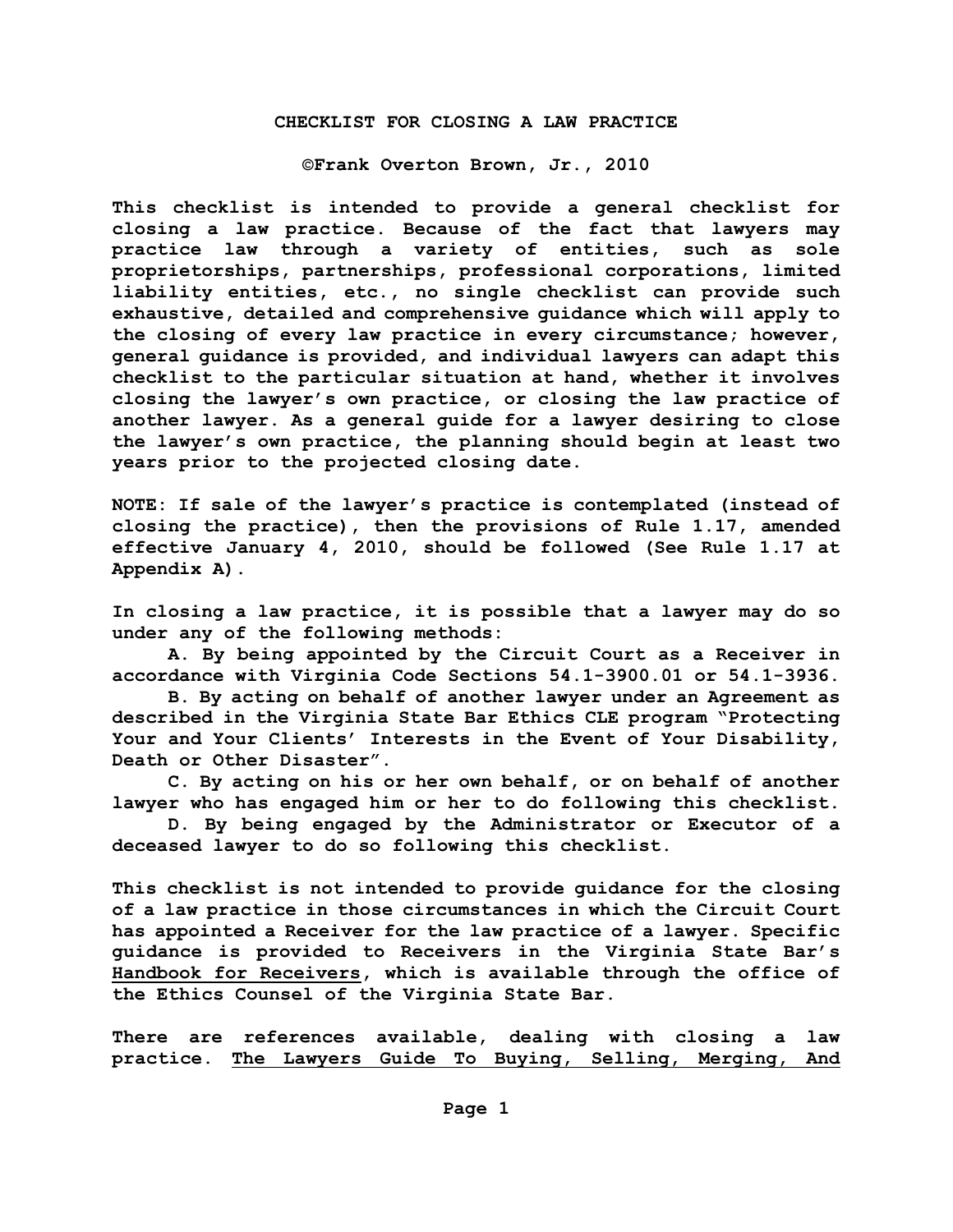**Closing A Law Practice, edited by Sarina A. Butler and Richard G. Paszkiet, is available for sale by the American Bar Association.**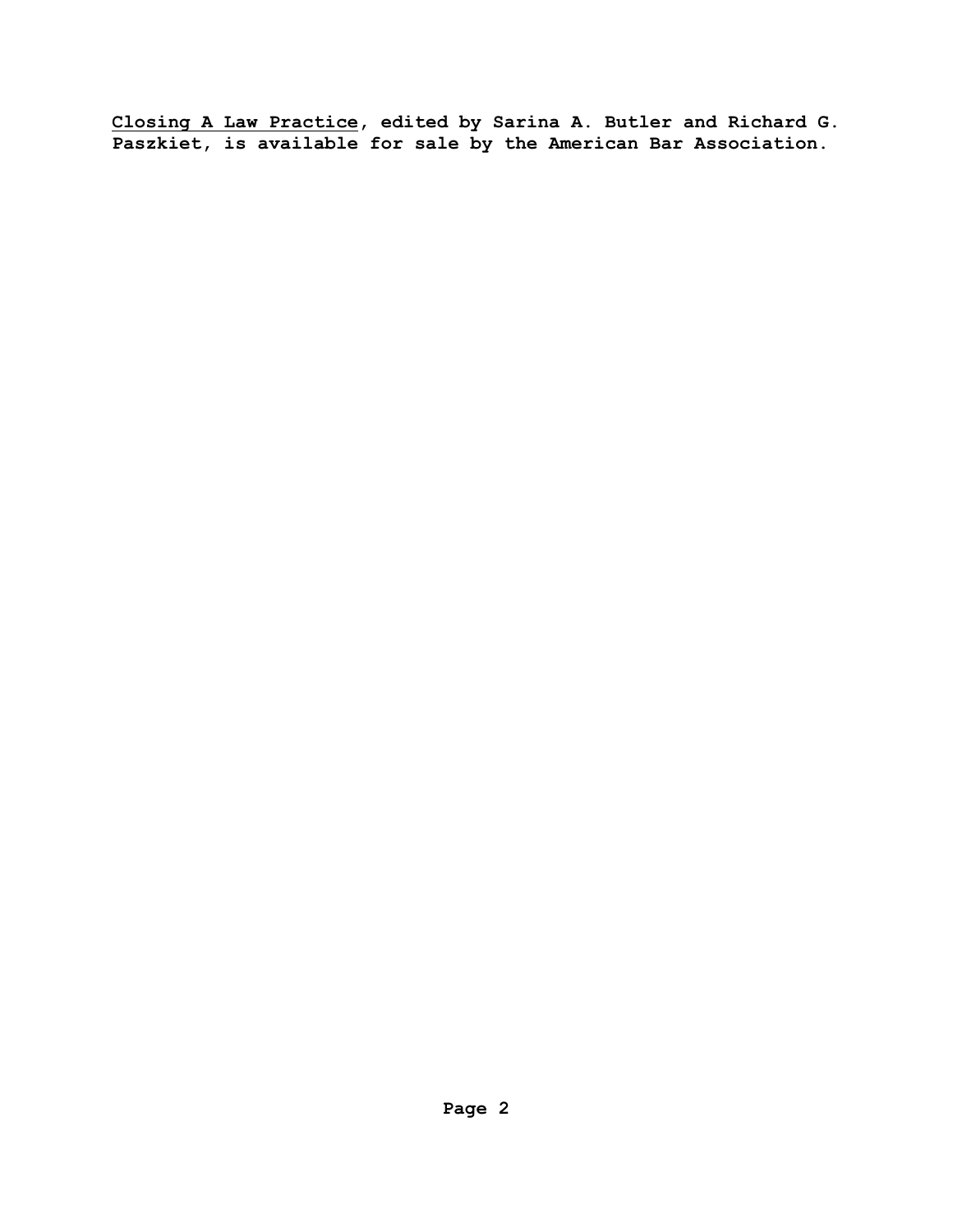### **INFORMATION CHECKLIST BASIC INFORMATION:**

**Lawyer's Full Name\_\_\_\_\_\_\_\_\_\_\_\_\_\_\_\_\_\_\_\_\_\_\_\_\_\_\_\_\_\_\_\_\_\_\_\_\_\_\_\_\_\_\_\_\_\_\_**

Lawyer's Social Security Number **Lawyer's Office Address (Physical and/or Post Office Address) \_\_\_\_\_\_\_\_\_\_\_\_\_\_\_\_\_\_\_\_\_\_\_\_\_\_\_\_\_\_\_\_\_\_\_\_\_\_\_\_\_\_\_\_\_\_\_\_\_\_\_\_\_\_\_\_\_\_\_\_\_\_\_\_\_ Lawyer's Office Telephone No.'s\_\_\_\_\_\_\_\_\_\_\_\_\_\_\_\_\_\_\_\_\_\_\_\_\_\_\_\_\_\_\_\_\_\_ Lawyer's Office Fax No.'s\_\_\_\_\_\_\_\_\_\_\_\_\_\_\_\_\_\_\_\_\_\_\_\_\_\_\_\_\_\_\_\_\_\_\_\_\_\_\_\_ Lawyer's Home Address\_\_\_\_\_\_\_\_\_\_\_\_\_\_\_\_\_\_\_\_\_\_\_\_\_\_\_\_\_\_\_\_\_\_\_\_\_\_\_\_\_\_\_\_ \_\_\_\_\_\_\_\_\_\_\_\_\_\_\_\_\_\_\_\_\_\_\_\_\_\_\_\_\_\_\_\_\_\_\_\_\_\_\_\_\_\_\_\_\_\_\_\_\_\_\_\_\_\_\_\_\_\_\_\_\_\_\_\_\_ Lawyer's Home Telephone No.'s\_\_\_\_\_\_\_\_\_\_\_\_\_\_\_\_\_\_\_\_\_\_\_\_\_\_\_\_\_\_\_\_\_\_\_\_** Lawyer's Home Fax No.'s Lawyer's Passwords for Computer Access **\_\_\_\_\_\_\_\_\_\_\_\_\_\_\_\_\_\_\_\_\_\_\_\_\_\_\_\_\_\_\_\_\_\_\_\_\_\_\_\_\_\_\_\_\_\_\_\_\_\_\_\_\_\_\_\_\_\_\_\_\_\_\_\_\_** Lawyer's E-mail Address **Lawyer's Website\_\_\_\_\_\_\_\_\_\_\_\_\_\_\_\_\_\_\_\_\_\_\_\_\_\_\_\_\_\_\_\_\_\_\_\_\_\_\_\_\_\_\_\_\_\_\_\_\_ Jurisdictions in which Lawyer is admitted to practice\_\_\_\_\_\_\_\_\_\_\_\_ \_\_\_\_\_\_\_\_\_\_\_\_\_\_\_\_\_\_\_\_\_\_\_\_\_\_\_\_\_\_\_\_\_\_\_\_\_\_\_\_\_\_\_\_\_\_\_\_\_\_\_\_\_\_\_\_\_\_\_\_\_\_\_\_\_ \_\_\_\_\_\_\_\_\_\_\_\_\_\_\_\_\_\_\_\_\_\_\_\_\_\_\_\_\_\_\_\_\_\_\_\_\_\_\_\_\_\_\_\_\_\_\_\_\_\_\_\_\_\_\_\_\_\_\_\_\_\_\_\_\_** Lawyer's Virginia State Bar No. Lawyer's Bar No.'s for other jurisdictions **\_\_\_\_\_\_\_\_\_\_\_\_\_\_\_\_\_\_\_\_\_\_\_\_\_\_\_\_\_\_\_\_\_\_\_\_\_\_\_\_\_\_\_\_\_\_\_\_\_\_\_\_\_\_\_\_\_\_\_\_\_\_\_\_\_** Name of Lawyer's Law Practice What Type of Legal Entity is the Law Practice **\_\_\_\_\_\_\_\_\_\_\_\_\_\_\_\_\_\_\_\_\_\_\_\_\_\_\_\_\_\_\_\_\_\_\_\_\_\_\_\_\_\_\_\_\_\_\_\_\_\_\_\_\_\_\_\_\_\_\_\_\_\_\_\_\_ What is the Federal EIN for the legal entity\_\_\_\_\_\_\_\_\_\_\_\_\_\_\_\_\_\_\_\_\_ What is the State EIN for the legal entity\_\_\_\_\_\_\_\_\_\_\_\_\_\_\_\_\_\_\_\_\_\_\_ What is the State Employment Commission account No. for the legal entity\_\_\_\_\_\_\_\_\_\_\_\_\_\_\_\_\_\_\_\_\_\_\_\_\_\_\_\_\_\_\_\_\_\_\_\_\_\_\_\_\_\_\_\_\_\_\_\_\_\_\_\_\_\_\_\_\_\_\_ Name, Policy No., Term, Address, Telephone and Fax No.'s of Professional Liability Insurance Carrier\_\_\_\_\_\_\_\_\_\_\_\_\_\_\_\_\_\_\_\_\_\_\_\_\_ \_\_\_\_\_\_\_\_\_\_\_\_\_\_\_\_\_\_\_\_\_\_\_\_\_\_\_\_\_\_\_\_\_\_\_\_\_\_\_\_\_\_\_\_\_\_\_\_\_\_\_\_\_\_\_\_\_\_\_\_\_\_\_\_\_ \_\_\_\_\_\_\_\_\_\_\_\_\_\_\_\_\_\_\_\_\_\_\_\_\_\_\_\_\_\_\_\_\_\_\_\_\_\_\_\_\_\_\_\_\_\_\_\_\_\_\_\_\_\_\_\_\_\_\_\_\_\_\_\_\_ What Federal and State Tax Returns are required to be filed for the Law Practice\_\_\_\_\_\_\_\_\_\_\_\_\_\_\_\_\_\_\_\_\_\_\_\_\_\_\_\_\_\_\_\_\_\_\_\_\_\_\_\_\_\_\_\_\_\_\_\_\_ \_\_\_\_\_\_\_\_\_\_\_\_\_\_\_\_\_\_\_\_\_\_\_\_\_\_\_\_\_\_\_\_\_\_\_\_\_\_\_\_\_\_\_\_\_\_\_\_\_\_\_\_\_\_\_\_\_\_\_\_\_\_\_\_\_ Names, Addresses and Telephone No.'s for employees of Law Practice\_\_\_\_\_\_\_\_\_\_\_\_\_\_\_\_\_\_\_\_\_\_\_\_\_\_\_\_\_\_\_\_\_\_\_\_\_\_\_\_\_\_\_\_\_\_\_\_\_\_\_\_\_\_\_\_\_ \_\_\_\_\_\_\_\_\_\_\_\_\_\_\_\_\_\_\_\_\_\_\_\_\_\_\_\_\_\_\_\_\_\_\_\_\_\_\_\_\_\_\_\_\_\_\_\_\_\_\_\_\_\_\_\_\_\_\_\_\_\_\_\_\_ \_\_\_\_\_\_\_\_\_\_\_\_\_\_\_\_\_\_\_\_\_\_\_\_\_\_\_\_\_\_\_\_\_\_\_\_\_\_\_\_\_\_\_\_\_\_\_\_\_\_\_\_\_\_\_\_\_\_\_\_\_\_\_\_\_ \_\_\_\_\_\_\_\_\_\_\_\_\_\_\_\_\_\_\_\_\_\_\_\_\_\_\_\_\_\_\_\_\_\_\_\_\_\_\_\_\_\_\_\_\_\_\_\_\_\_\_\_\_\_\_\_\_\_\_\_\_\_\_\_\_**

**Names of Banks, Addresses, Telephone No.'s, Account No.'s and Contact Persons for Law Practice's General Bank Accounts**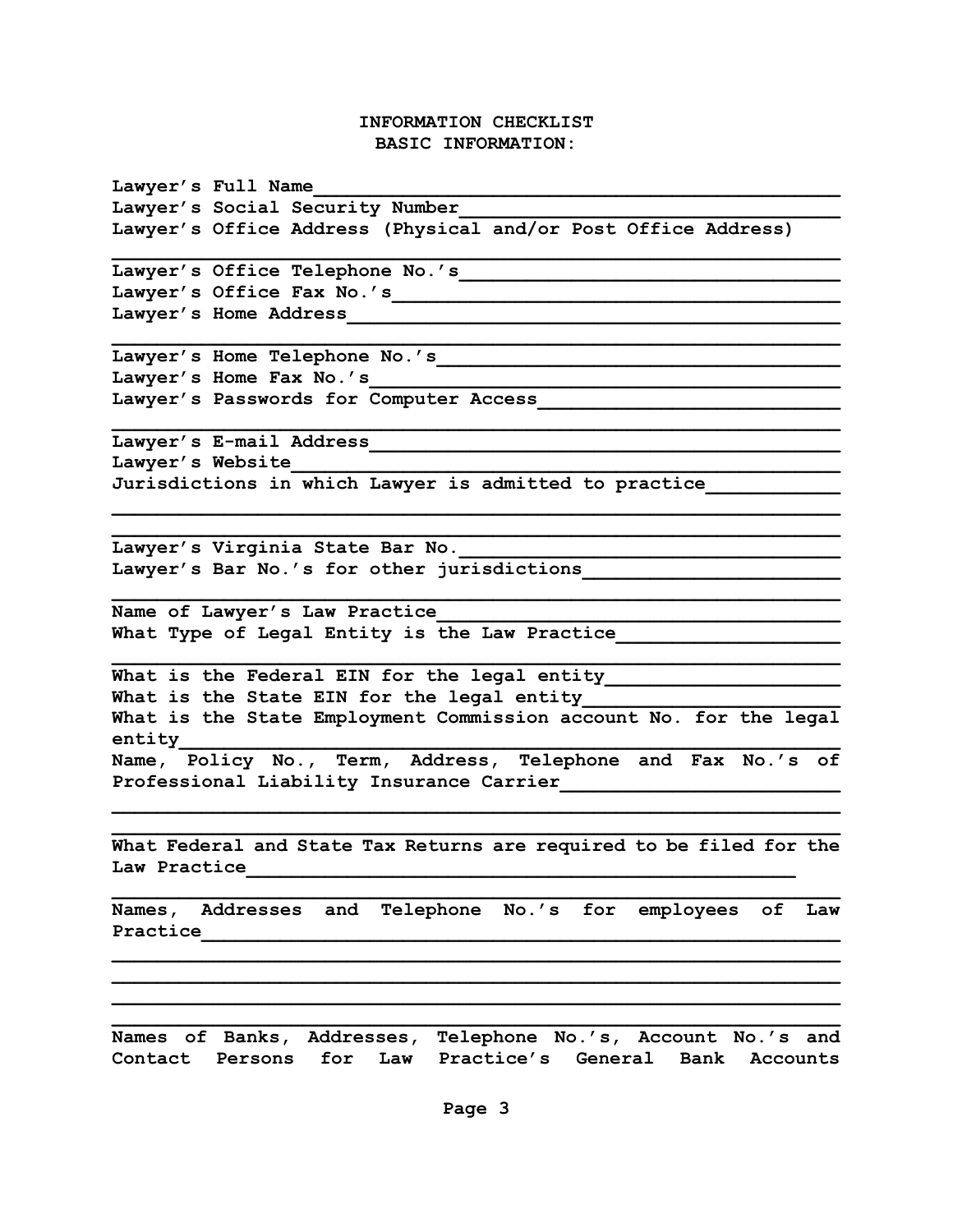Names of Banks, Addresses, Telephone No.'s, Account No.'s and Contact Persons for Law Practice's Trust Bank Accounts

List of All Client Property Being Held By the Law Practice

Names of Issuers, Account No.'s, Addresses, Telephone No.'s, Contact Persons, regarding Lawyer's Business Credit Cards

Names of Lenders, Account No.'s, Addresses, Telephone No.'s, Persons, regarding Lawyer's Business Loans Contact

Locations of Law Practice's Files, stored at the Law Practice and 

Names of Files Management, Docket Control, Calendaring, and Client Database Systems and Password for each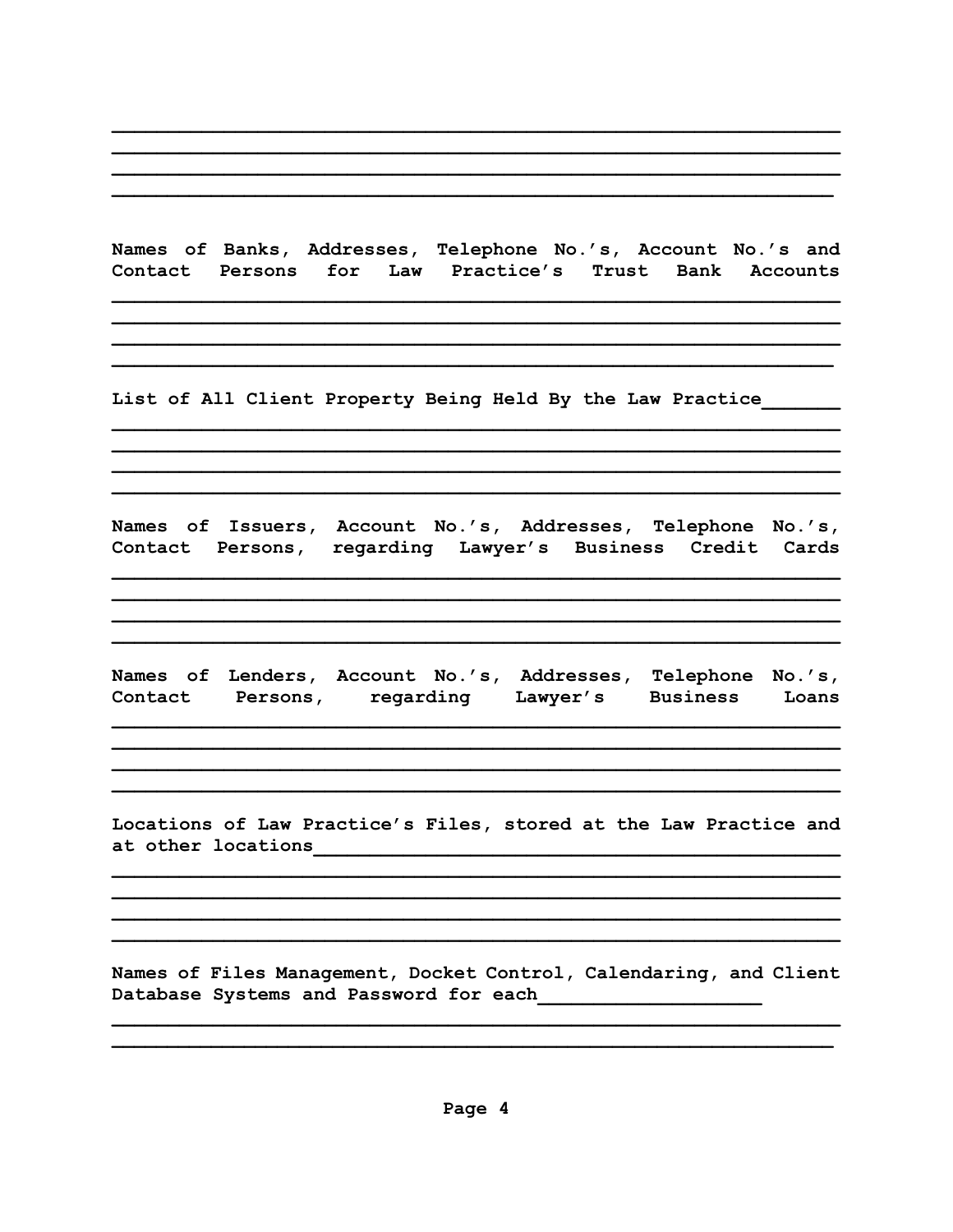Name of Bank, Address, Telephone No. and contact person, regarding 

List of All Pending Cases and Active Matters, Including Those in Which Lawyer Is Counsel, Fiduciary, Co-Fiduciary, or Party

Name, address, telephone and fax numbers, and e-mail address of assisting or backup lawyer

Other information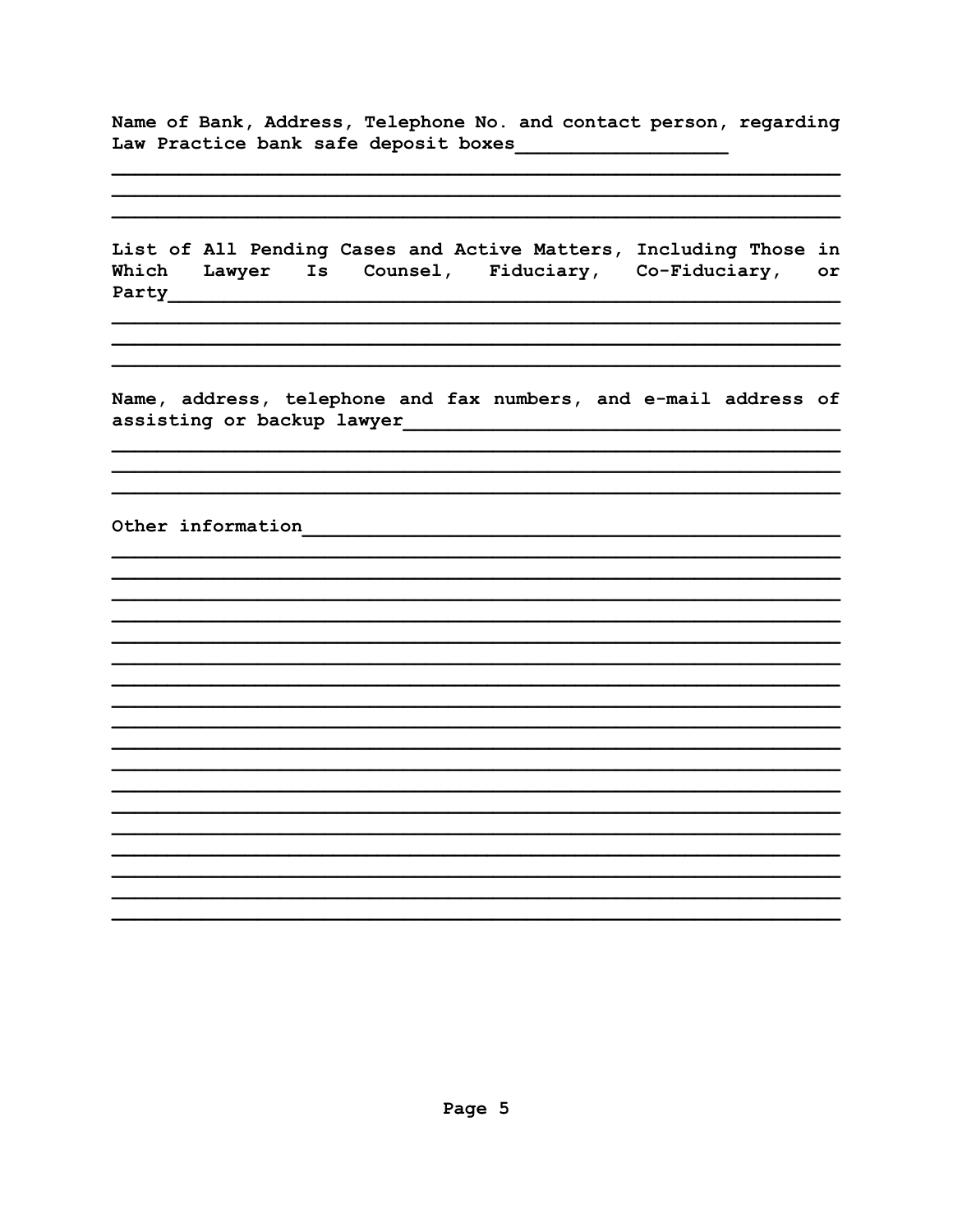### **CHECKLIST OF ACTIONS TO BE TAKEN**

**\_\_\_Make arrangements with a backup or assisting lawyer.**

**\_\_\_Inventory All Files, Take Appropriate Action Regarding Each File, and Make Appropriate Disposition of Each File (See Appendix B, "A Lawyer's Ethical Obligations Regarding Client Files", by James M. McCauley, Esquire, Ethics Counsel, Virginia State Bar, Published in "The Fee Simple" Newsletter of the Real Property Section of the Virginia State Bar, Volume XXVII, Number 1, November 2006, and See Appendix C, Virginia State Bar Legal Ethics Opinion 1305, November 21, 1989).**

**\_\_\_Return to client all original client documents (such as Wills and Deeds) and obtain appropriate receipts.** 

**\_\_\_Write to clients with active files, advising them that lawyer is closing lawyer's practice and is unable to continue representing them and that they need to retain new counsel. The letter should inform them about time limitations and time frames important to their cases. The letter should explain how and where they can pick up their files and should give a time deadline for doing this.**

**\_\_\_For cases that have pending court dates, depositions, or hearings, discuss with the clients how to proceed, including retention of new counsel if appropriate. Where appropriate, request extensions, continuances, and resetting of hearing dates. Send written confirmations of these extensions, continuances, and resets to opposing counsel and to your client.**

**\_\_\_For cases before administrative bodies and courts, obtain the client's permission to submit a motion for an order to withdraw as attorney of record.**

**\_\_\_In cases where the client has chosen a new attorney, be certain that a Substitution of Counsel is filed.**

**\_\_\_Pick an appropriate date and check to see whether all cases either have a Motion and Order allowing your withdrawal as counsel or a Substitution of Counsel filed with the court.**

**\_\_\_If lawyer is serving as a fiduciary under Court supervision, arrange for Court Order appointing Court Substituted fiduciary, deliver assets to new fiduciary, and file final account with Commissioner of Accounts of the Circuit Court.** 

**\_\_\_If lawyer is serving as a fiduciary not under Court supervision**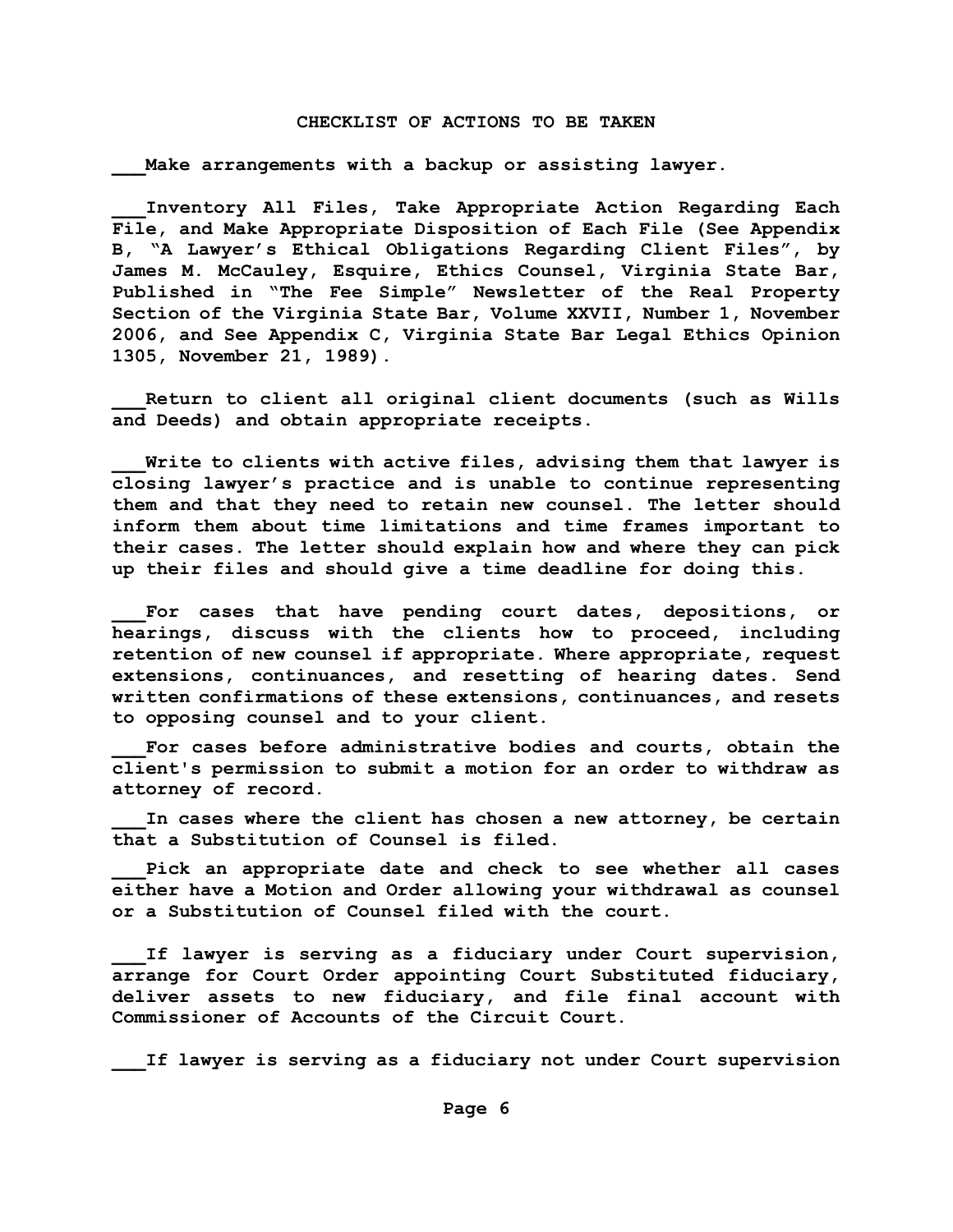**(for example, as trustee under a trust agreement), arrange for successor fiduciary in accordance with the terms of the trust agreement, deliver assets to new fiduciary, and prepare final account.**

**\_\_\_Notify Clerks of Court and Commissioners of Accounts for jurisdictions in which the lawyer practices.**

**\_\_\_File all appropriate United States and Virginia tax returns, including income, employment, unemployment, fiduciary, pension and profit-sharing, and other information returns.**

**\_\_\_File all required reports with the Virginia State Corporation Commission.**

**\_\_\_Deliver to Client and Account for All Client Property and Obtain Proper Receipts under Rule 1.15.**

**\_\_\_Take all appropriate actions regarding law practice bank general account(s).**

**\_\_\_Take all appropriate actions regarding law practice bank trust account(s) and retain necessary records under Rule 1.15.**

**\_\_\_Notify Professional Liability Insurance Carrier and obtain Tail Coverage.**

**\_\_\_File Appropriate Change of Address notice with United States Postal Service and other courier and delivery services.**

**\_\_\_Take appropriate action regarding any real estate leases and other property interests of the law practice.**

**\_\_\_Safeguard and make appropriate disposition of electronic media, such as computers, computer disks, cards, internal and external hard drives, zip drives, flash drives, tapes, cell phones, personal digital assistants, smart phones, printers, fax machines and scanners. Remember that these may contain client confidences and secrets.** 

**\_\_\_Take appropriate actions regarding law practice's web site and e-mail address.**

**\_\_\_Take appropriate actions regarding law practice's telephone services (including land line, cellular and mobile access, etc.)**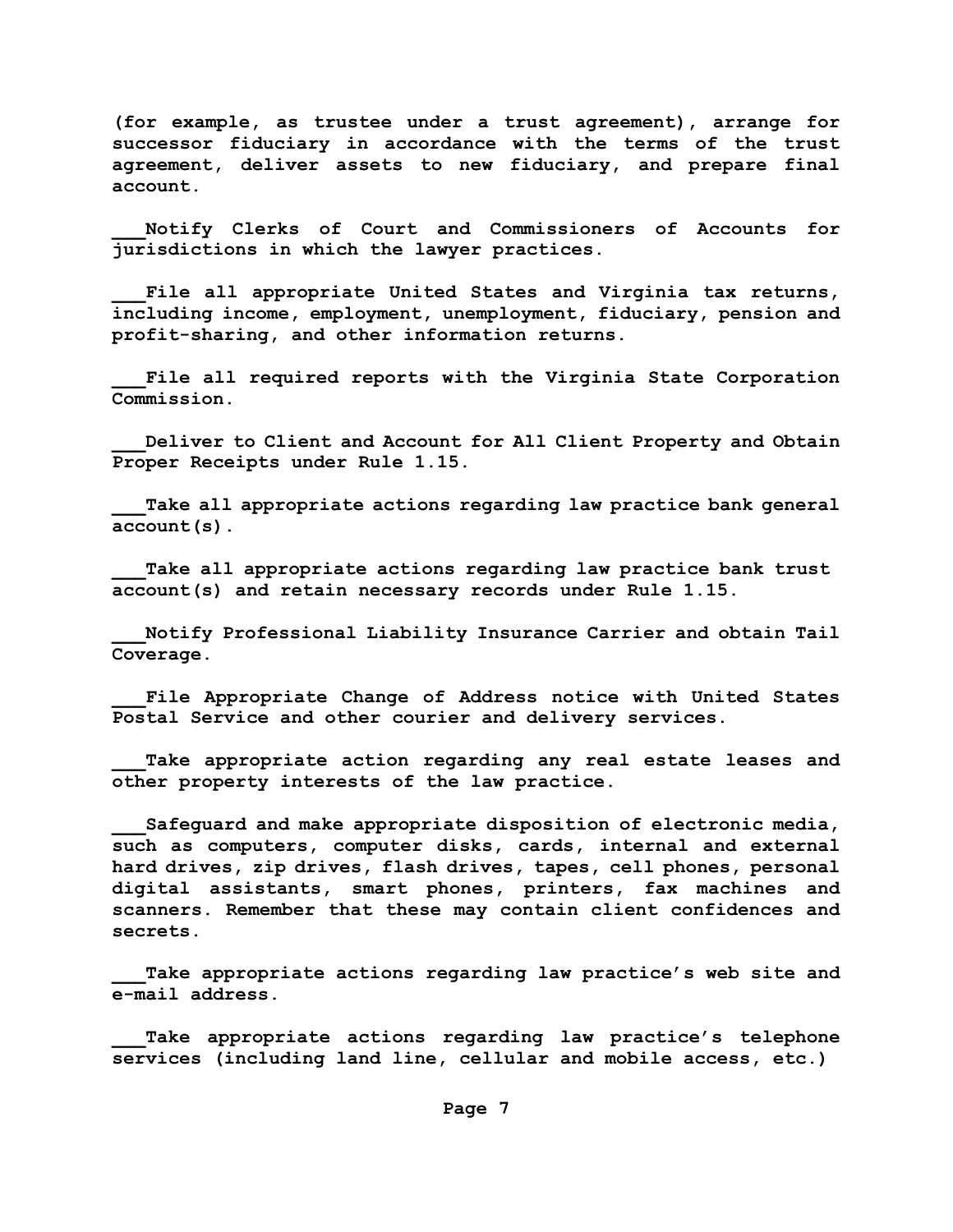**and for providing forwarding of calls for a specified period of time.** 

**\_\_\_Take appropriate actions regarding law practice's internet service provider and e-mail accounts.**

**\_\_\_Take appropriate actions regarding law practice's on-line and hard copy law publications and subscriptions.**

**\_\_\_Take appropriate actions regarding law practice's credit cards, loans, suppliers, vendors, and other creditors.**

**\_\_\_Take appropriate actions to collect law practice's accounts receivable.**

**\_\_\_Dispose of furniture, fixtures and equipment of law office.**

Take appropriate actions regarding law practice's pension, **profit-sharing or other qualified plans.**

**\_\_\_Take appropriate actions regarding law practice's health insurance plans, disability plans, and other insurance coverages (such as general liability coverage, property insurance, etc.)**

**\_\_\_Notify Virginia State Bar Membership Department of closing of practice and change of status.**

**\_\_\_NOTE: ADD TO THIS CHECKLIST BELOW ANY ITEMS OR MATTERS WHICH YOU BELIEVE NECESSARY AND IMPORTANT.**

**\_\_\_\_\_\_\_\_\_\_\_\_\_\_\_\_\_\_\_\_\_\_\_\_\_\_\_\_\_\_\_\_\_\_\_\_\_\_\_\_\_\_\_\_\_\_\_\_\_\_\_\_\_\_\_\_\_\_\_\_\_\_\_\_\_**

**\_\_\_\_\_\_\_\_\_\_\_\_\_\_\_\_\_\_\_\_\_\_\_\_\_\_\_\_\_\_\_\_\_\_\_\_\_\_\_\_\_\_\_\_\_\_\_\_\_\_\_\_\_\_\_\_\_\_\_\_\_\_\_\_\_**

**\_\_\_\_\_\_\_\_\_\_\_\_\_\_\_\_\_\_\_\_\_\_\_\_\_\_\_\_\_\_\_\_\_\_\_\_\_\_\_\_\_\_\_\_\_\_\_\_\_\_\_\_\_\_\_\_\_\_\_\_\_\_\_\_\_**

**\_\_\_\_\_\_\_\_\_\_\_\_\_\_\_\_\_\_\_\_\_\_\_\_\_\_\_\_\_\_\_\_\_\_\_\_\_\_\_\_\_\_\_\_\_\_\_\_\_\_\_\_\_\_\_\_\_\_\_\_\_\_\_\_\_**

**\_\_\_\_\_\_\_\_\_\_\_\_\_\_\_\_\_\_\_\_\_\_\_\_\_\_\_\_\_\_\_\_\_\_\_\_\_\_\_\_\_\_\_\_\_\_\_\_\_\_\_\_\_\_\_\_\_\_\_\_\_\_\_\_\_**

**\_\_\_\_\_\_\_\_\_\_\_\_\_\_\_\_\_\_\_\_\_\_\_\_\_\_\_\_\_\_\_\_\_\_\_\_\_\_\_\_\_\_\_\_\_\_\_\_\_\_\_\_\_\_\_\_\_\_\_\_\_\_\_\_\_**

**Bank Safe Deposit Keys to Law Office**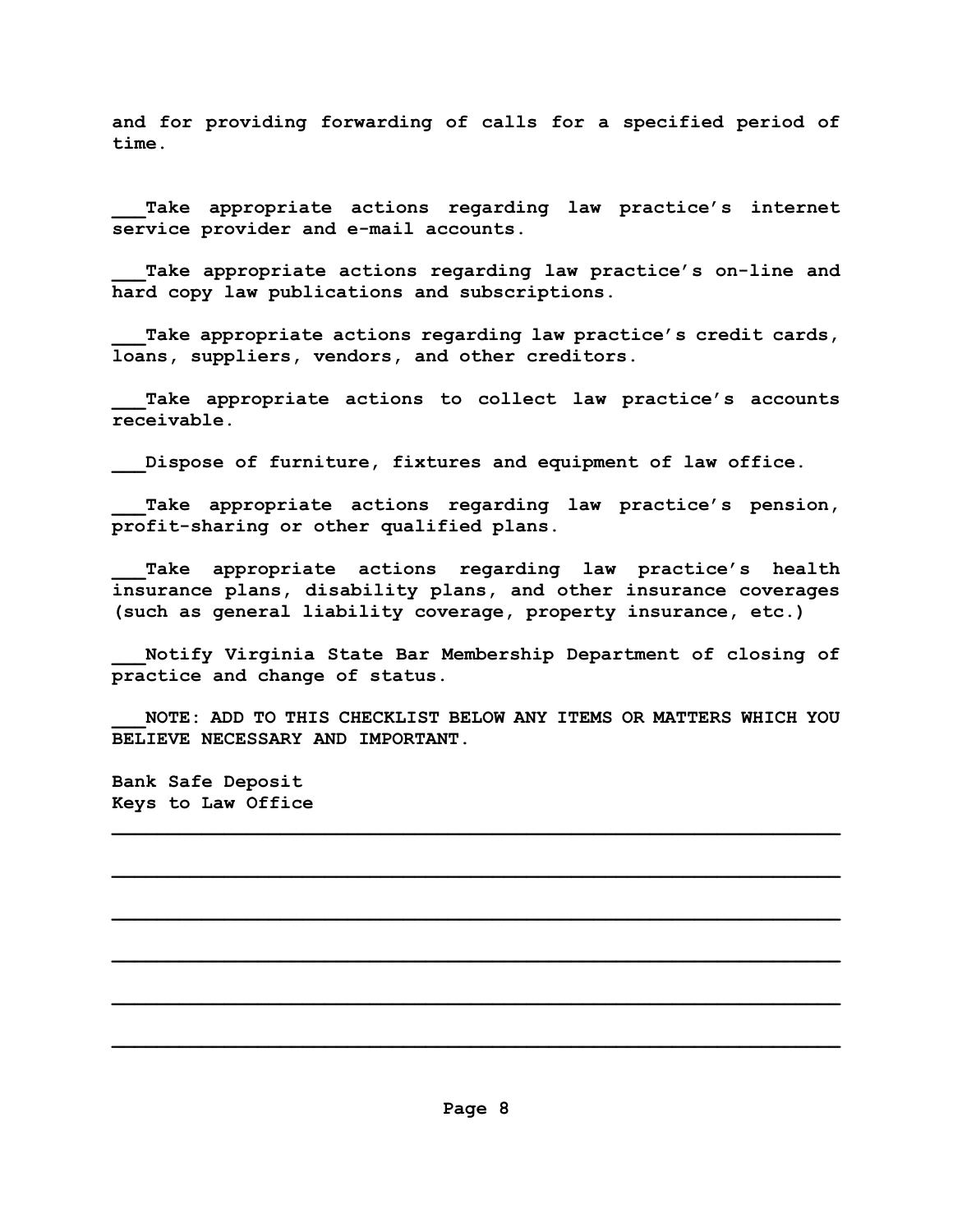#### **APPENDIX A**

**EFFECTIVE JANUARY 4, 2010, THE SUPREME COURT OF VIRGINIA AMENDED RULE 1.17 (SALE OF A LAW PRACTICE), SECTION II, OF THE RULES FOR INTEGRATION OF THE VIRGINIA STATE BAR, PART SIX OF THE RULES OF COURT, TO READ AS FOLLOWS:** 

**"SALE OF LAW PRACTICE:**

**Rule 1.17. Sale of Law Practice. A lawyer or a law firm may sell or purchase a law practice, partially or in its entirety, including good will, if the following conditions are satisfied:** 

**(a) The seller ceases to engage in the private practice of law, or in the area of practice that has been sold, in the geographic area in which the practice has been conducted, except the lawyer may practice law while on staff of a public agency or legal services entity which provides legal services to the poor, or as in-house counsel to a business.** 

**(b) The entire practice, or the entire area of practice, is sold to one or more lawyers or law firms;** 

**© Actual written notice is given by the seller to each of the seller's clients (as defined by the terms of the proposed sale) regarding:** 

**(1) the proposed sale and the identity of the purchaser;** 

**(2) any proposed change in the terms of the future representation including the fee arrangement;** 

**(3) the client's right to consent or to refuse to consent to the transfer of the client's matter, and that said right must be exercised within ninety (90) days of receipt of the notice;** 

**(4) the client's right to retain other counsel and/or take possession of the file; and** 

**(5) the fact that the client's refusal to consent to the transfer of the client's matter will be presumed if the client does not take any action or does not otherwise consent within ninety (90) days of receipt of the notice.**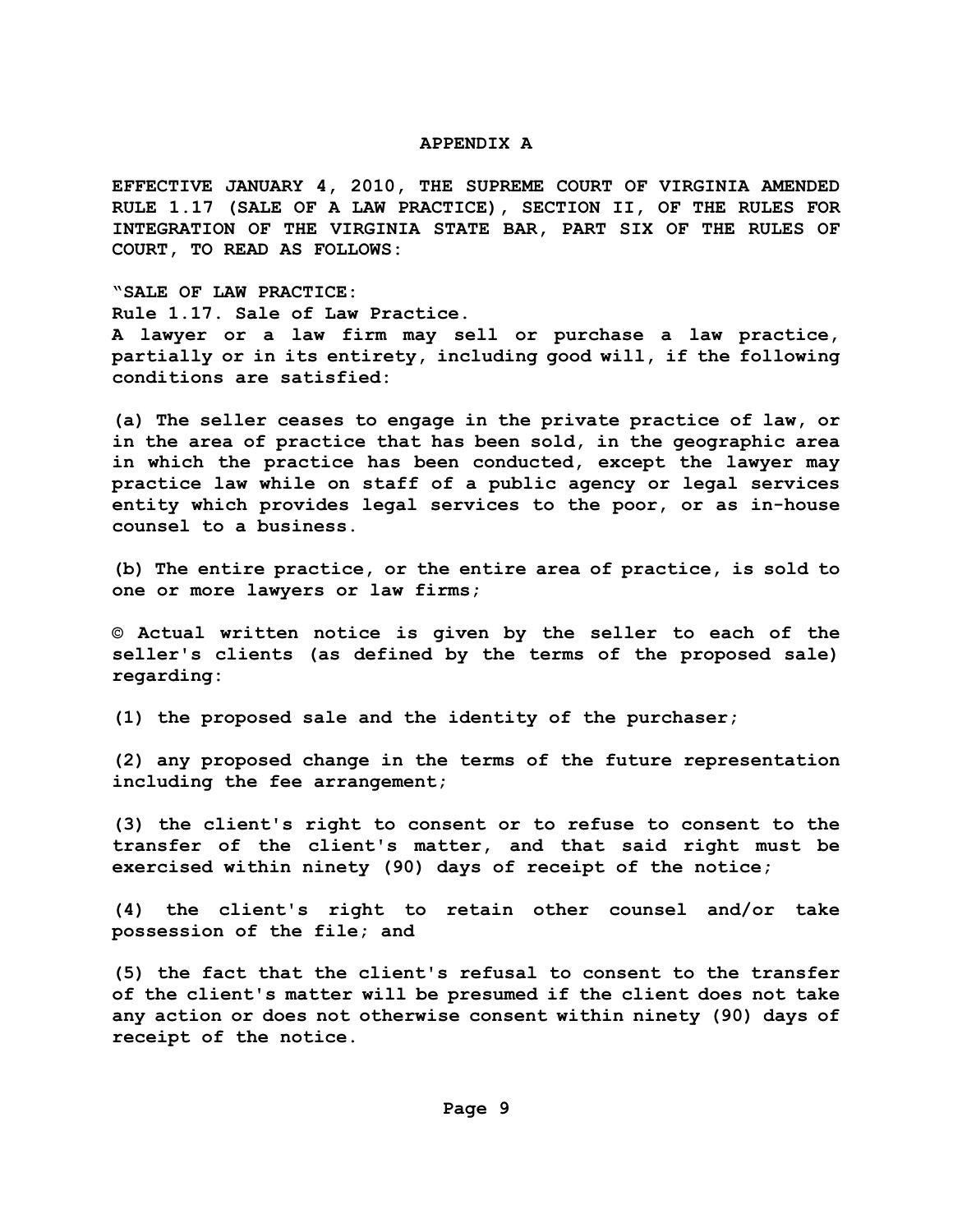**(d) If a client involved in a pending matter cannot be given notice, the representation of that client may be transferred to the purchaser only upon entry of an order so authorizing by a court having jurisdiction. The seller may disclose to the court in camera information relating to the representation only to the extent necessary to obtain an order authorizing the transfer of a file.** 

**(e) The fees charged clients shall not be increased by reason of the sale.** 

#### **COMMENT**

**[1] The practice of law is a profession, not merely a business. Clients are not commodities that can be purchased and sold at will. Pursuant to this Rule, when a lawyer or an entire firm ceases to practice and another lawyer or firm takes over the representation, the selling lawyer or firm may obtain compensation for the reasonable value of the practice as may withdrawing partners of law firms. See Rules 5.4 and 5.6.** 

### **Termination of Practice by Seller**

**[2] The fact that a number of the seller's clients decide not to be represented by the purchaser but take their matters elsewhere does not result in a violation. Neither does the seller's return to private practice after the sale as a result of an unanticipated change in circumstances result in a violation. For example, a lawyer who has sold the practice to accept an appointment to judicial office does not violate the requirement that the sale be attendant to cessation of practice if the lawyer later resumes private practice upon leaving the office. [3] Comment [3] to ABA Model Rule 1.17 substantially appears in**

**paragraph (a) of this Rule. [4] The Rule permits a sale of an entire practice attendant upon**

**retirement from the private practice of law within the jurisdiction.** 

**[5] This Rule also permits a lawyer or law firm to sell an area of practice. If an area of practice is sold and the lawyer remains in the active practice of law, the lawyer must cease accepting any matters in the area of practice that has been sold, either as counsel or co-counsel or by assuming joint responsibility for a matter in connection with the division of a fee with another lawyer as would otherwise be permitted by Rule 1.5(e). For example, a lawyer with a substantial number of estate planning matters and a substantial number of probate administration cases may sell the estate planning portion of the**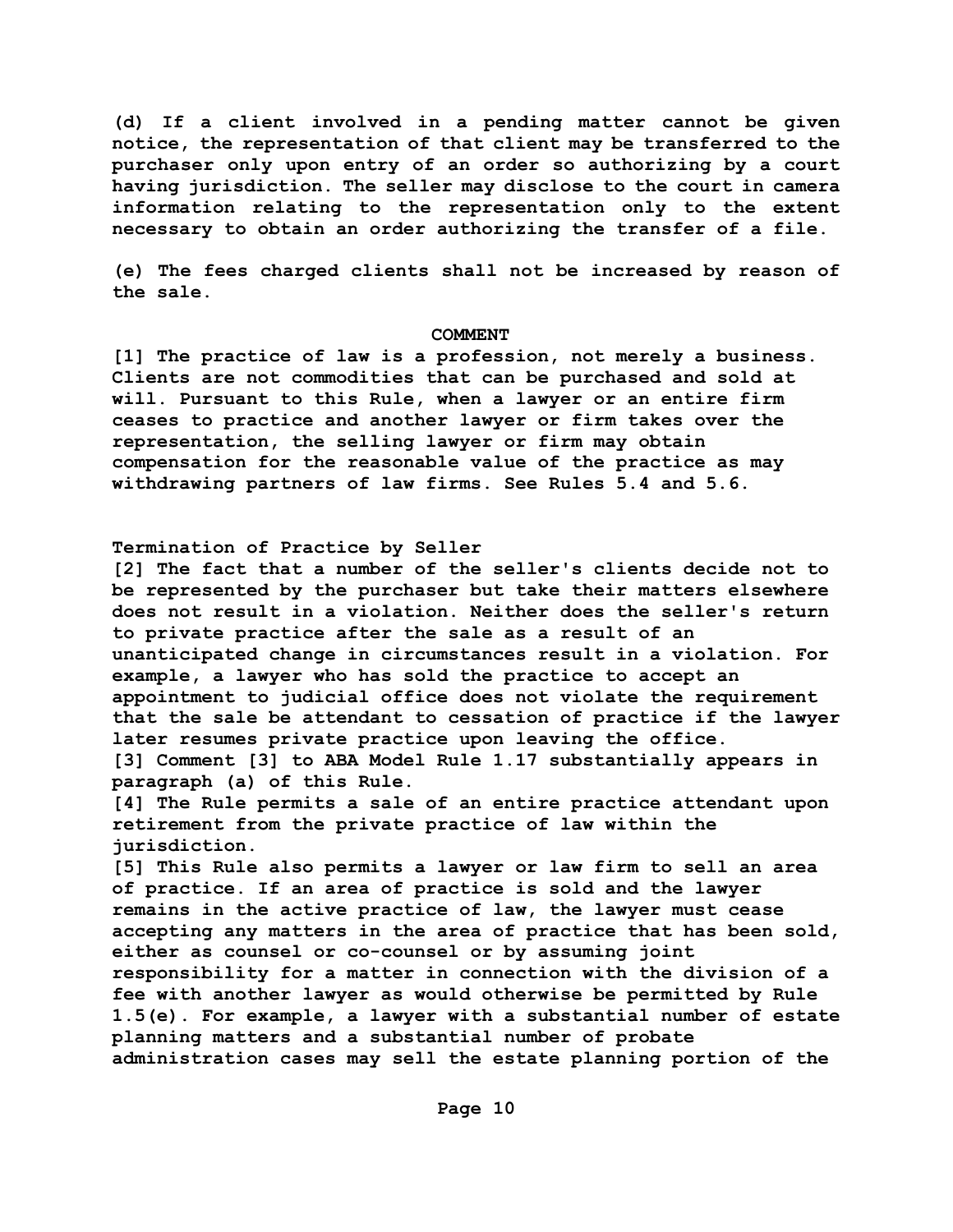**practice but remain in the practice of law by concentrating on probate administration; however, that practitioner may not thereafter accept any estate planning matters. Although a lawyer who leaves a jurisdiction or geographical area typically would sell the entire practice, this Rule permits the lawyer to limit the sale to one or more areas of the practice, thereby preserving the lawyer's right to continue practice in the areas of the practice that were not sold.** 

**Sale of Entire Practice or Entire Area of Practice [6] The Rule requires that the seller's entire practice, or an entire area of practice, be sold. The prohibition against sale of less than an entire practice area protects those clients whose matters are less lucrative and who might find it difficult to secure other counsel if a sale could be limited to substantial fee-generating matters. The purchasers are required to undertake all client matters in the practice or practice area, subject to client consent. This requirement is satisfied, however, even if a purchaser is unable to undertake a particular client matter because of a conflict of interest.**

### **Client Confidences, Consent and Notice**

**[7] Negotiations between seller and prospective purchaser prior to disclosure of information relating to a specific representation of an identifiable client no more violate the confidentiality provisions of Rule 1.6 than do preliminary discussions concerning the possible association of any lawyer or mergers between firms, with respect to which client consent is not required. Providing the purchaser access to client-specific information relating to the representation and to the file, however, requires client consent. The Rule provides that before such information can be disclosed by the seller to the purchaser the client must be given actual written notice of the contemplated sale, including the identity of the purchaser and any proposed change in the terms of future representation, and must be told that the decision to consent or to make other arrangements must be made within 90 days. If nothing is heard from the client within that time, the client's refusal to consent to the sale is presumed.** 

**[8] A lawyer or law firm ceasing to practice cannot be required to remain in practice because some clients cannot be given actual notice of the proposed purchase. Since these clients cannot themselves consent to the purchase or direct any other**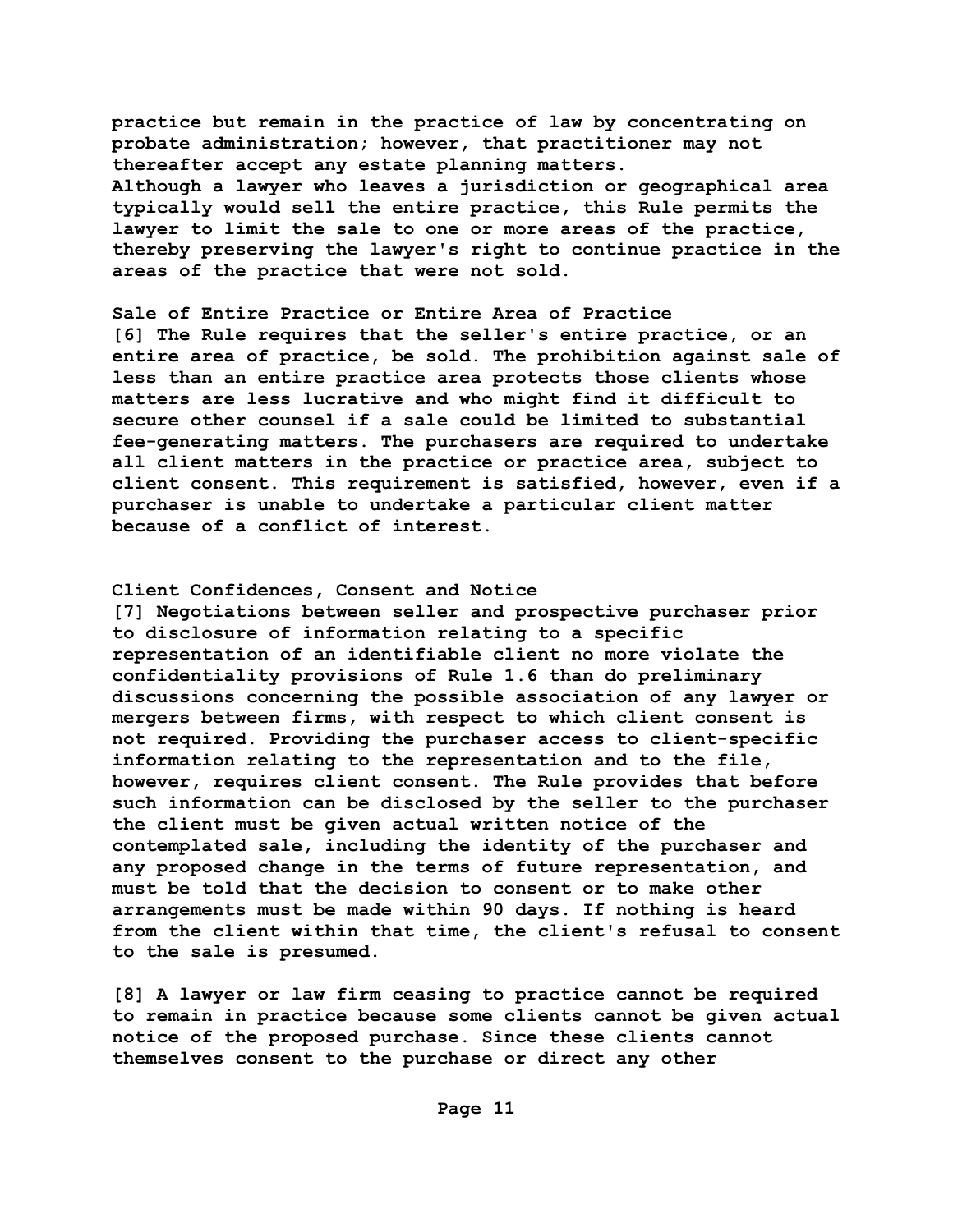**disposition of their files, the Rule requires an order from a court having jurisdiction authorizing their transfer or other disposition. The Court can be expected to determine whether reasonable efforts to locate the client have been exhausted, and whether the absent client's legitimate interest will be served by authorizing the transfer of the file so that the purchaser may continue the representation. Preservation of client confidences requires that the petition for a court order be considered in camera.**

**[9] All the elements of client autonomy, including the client's absolute right to discharge a lawyer and transfer the representation to another, survive the sale of the practice.** 

**Fee Arrangements Between Client and Purchaser** 

**[10] The sale may not be financed by increases in fees charged the clients of the practice. Existing agreements between the seller and the client as to fees and the scope of work must be honored by the purchaser, unless the client consents after consultation.** 

#### **Other Applicable Ethical Standards**

**[11] Lawyers participating in the sale of a law practice are subject to the ethical standards applicable to involving another lawyer in the representation of a client. These include, for example, the seller's obligation to assure that the purchaser is qualified to assume the practice and the purchaser's obligation to undertake the representation competently (see Rule 1.1); the obligation to avoid disqualifying conflicts, and to secure client consent after consultation for those conflicts which can be agreed to (see Rule 1.7); and the obligation to protect information relating to the representation (see Rules 1.6 and 1.9).** 

**[12] If approval of the substitution of the purchasing attorney for the selling attorney is required by the rules of any tribunal in which a matter is pending, such approval must be obtained before the matter can be concluded in the sale (see Rule 1.16).** 

### **Applicability of the Rule**

**[13] This Rule applies to the sale of a law practice by**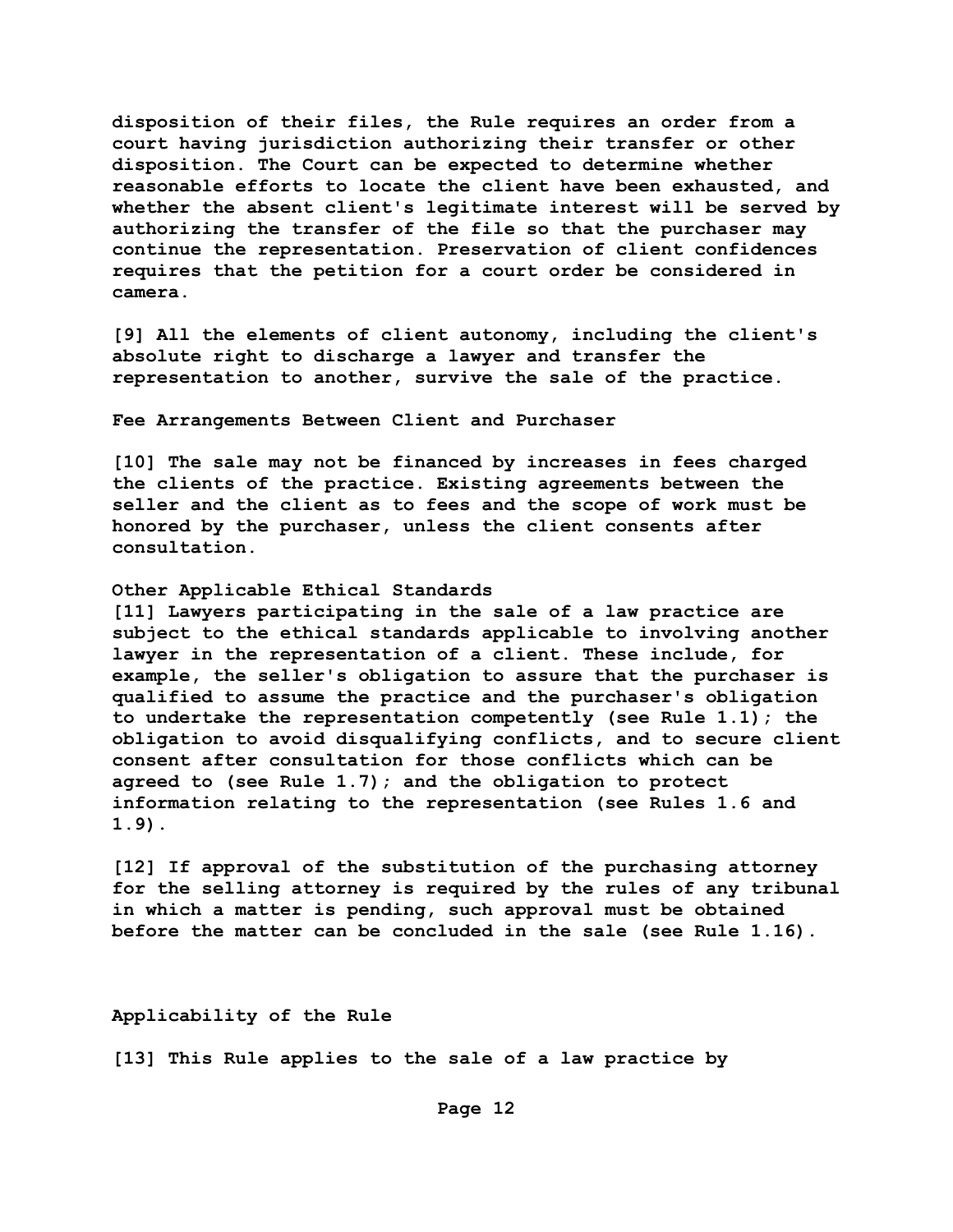**representatives of a deceased, disabled or disappeared lawyer. Thus, the seller may be represented by a nonlawyer representative not subject to these Rules. Since, however, no lawyer may participate in a sale of a law practice which does not conform to the requirements of this Rule, the representatives of the seller as well as the purchasing lawyer shall see to it that they are met.** 

**[14] Admission to or retirement from a law partnership or** 

**professional association, retirement plans and similar arrangements, and a sale of tangible assets of a law practice, do not constitute a sale or purchase governed by this Rule.** 

**[15] This Rule does not apply to the transfers of legal representation between lawyers when such transfers are unrelated to the sale of a practice.** 

### **VIRGINIA CODE COMPARISON**

**Ethical Consideration 4-6 states that a lawyer should not attempt to sell a law practice as a going business because, among other things, to do so would involve the disclosure of confidences and secrets.** 

### **COMMITTEE COMMENTARY**

**The Committee was persuaded to eliminate the prohibition of the sale of a law practice currently set forth in Ethical Consideration 4-6 by several arguments, the first being that sole practitioners and their clients are often unreasonably discriminated against when the attorney's practice is terminated. When lawyers who are members of firms retire, the transition for the client is usually smooth because another attorney of the firm normally takes over the matter. Such a transition is usually more difficult for the clients of a sole practitioner, who must employ another attorney or firm.** 

**Another persuasive argument is that some attorneys leaving practice, firm members and sole practitioners alike, indirectly "sell" their practices, including its good will, by utilizing various arrangements. For example, firm members sometimes receive payments from their firm pursuant to retirement agreements that have the effect of rewarding the lawyer for the value of his/her practice. Sole practitioners contemplating leaving the practice of law may sell their tangible assets at an inflated price or bring in a partner prior to retirement, then allow the partner to take over the practice pursuant to a compensation agreement. Such**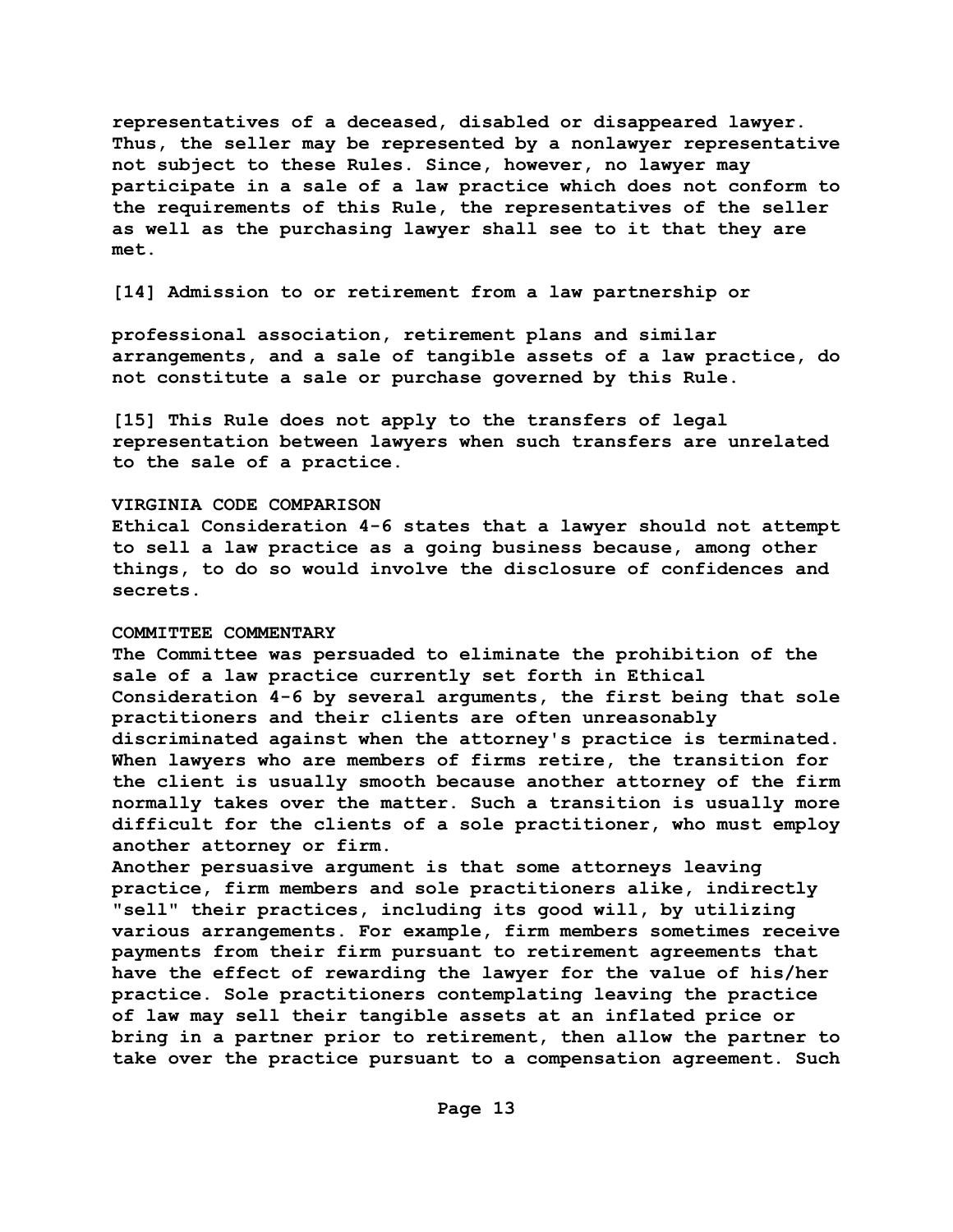**arrangements do not always involve significant client participation or consent.** 

**In addition, an attorney's practice has value that is recognized in the law. Under Virginia divorce law, for example, a professional's practice, including its good will, may be subject to equitable distribution. (Russell v. Russell, 11 Va. App. 411, 399 S.E.2d 166 (1990}). Therefore, under the Virginia Code, an attorney in a divorce proceeding may be required to compensate his/her spouse for the value of the practice, yet be forbidden to sell it.** 

**The Committee recommended, after considering all of these factors, that adopting a carefully crafted rule allowing such sales without resort to these alternate methods would be preferable and would assure maximum protection of clients. This recommended Rule is based on the ABA Model Rule 1.17 with several significant changes, the chief ones relating to consent and fees. Upon consideration whereof, it is ordered that the Rules for Integration of the Virginia State Bar, Part Six of the Rules of Court, be and the same hereby are amended in accordance with the prayer of the petition aforesaid, effective January 4, 2010."**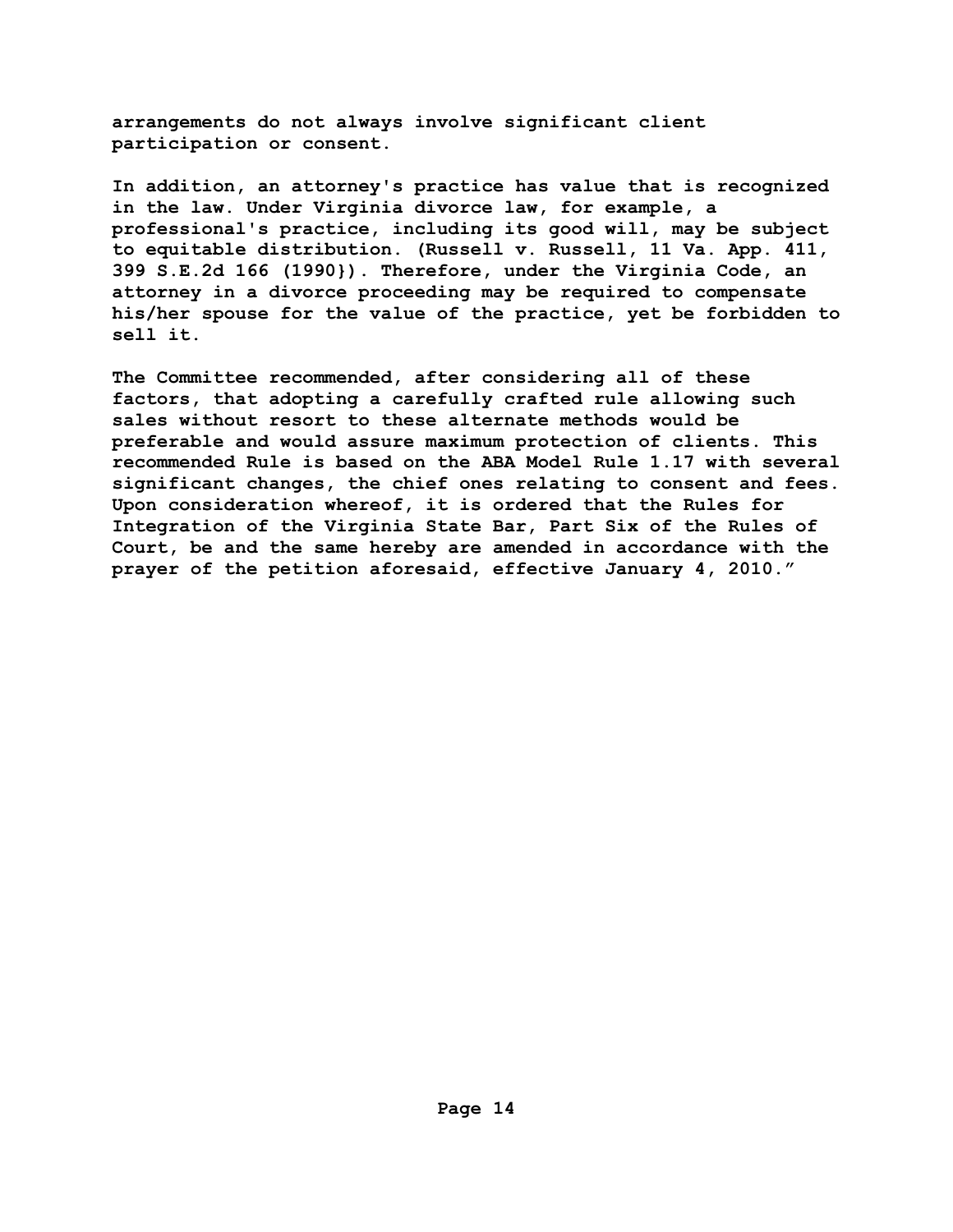### **APPENDIX B**

# **A LAWYER'S ETHICAL OBLIGATIONS REGARDING CLIENT FILES**

### **by James M. McCauley**

**This article covers a lawyer's ethical duties with respect to a client's file. More specifically, the article will consider the following questions:** 

**1. What is the lawyer's obligation when the client discharges the lawyer in an ongoing legal matter, and demands the file?** 

**2. May the lawyer charge the client for expenses incurred in producing a copy of the file?** 

**3. May the lawyer withhold the file as security for unpaid legal fees?** 

**4. May the lawyer withhold the file if the client refuses to pay for the costs of producing a copy of the file?** 

**5. How long must a lawyer maintain a former client's closed file?** 

**6. What procedures should a lawyer have in place regarding client file retention and destruction?** 

**A lawyer's duty to maintain a client's file is based in part upon Rule 1.15 of the Virginia Rules of Professional Conduct. Specifically, Rule 1.15 (c)(2) requires the labeling and safekeeping of client property, while Rule 1.15 (c)(3) directs the lawyer to maintain complete records of all funds, securities, and other properties of the client coming into the possession of the lawyer and to render appropriate accounts to the client regarding them. Some jurisdictions hold that the "file" is the "property of the client," at least to the extent that the client has paid the lawyer's fees in full for the lawyer's work product.** 

**In addition, Rule 1.16 defines an attorney's duties at the end of the attorney/client relationship. When the attorney-client relationship is terminated at the client's request, this rule requires that the attorney deliver to the client all documents in the file as outlined in Rule 1.16 (e).** 

## **Is a lawyer required to maintain a "hard" or "paper" file for the client?**

According to the Virginia Standing Committee on Legal Ethics, the answer is "No." The Rules of Professional Conduct do not contain a provision specifically directing what items a lawyer must keep in the client's file or in what form. Rule 1.16's paragraphs (d) and (e) address what items in a client's file must be provided to the client, upon request at termination of the representation. However, they do not dictate the form in which such items must be kept. In Legal Ethics Opinion 1818 (2005), the Committee observed:

In determining whether an attorney is meeting his ethical responsibilities for a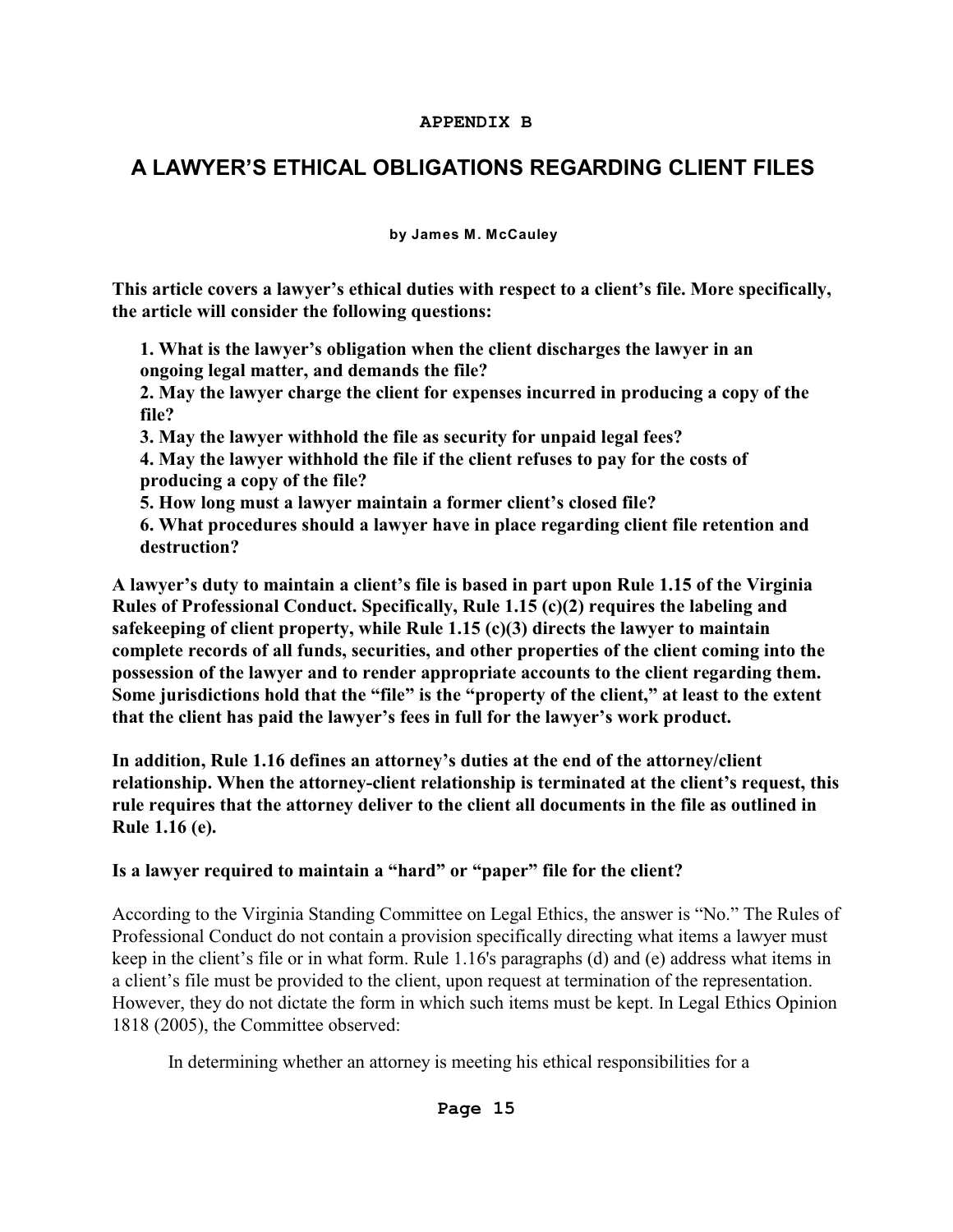particular client, it matters not generally what form the documents in the file take, but instead whether all the documents necessary for the representation are present in the file. This is not to say that there are not instances where a paper document might be required. There may be any number of circumstances where keeping an original paper document in the file is critical, for example, testamentary documents, marriage certificates, or handwriting exemplars, to name a few. Clients without access to computers would require the attorney to keep a paper file. As to file materials other than documents, such as physical evidence, an attorney must always safeguard, maintain and account for such items. Any other instances where lack of a physical item may prejudice the interests of the client would also mean that an exclusively electronic file would not be permissible. The committee opines that there is not a per se prohibition against electronic files in all instances. However, when making decisions as to what to keep in the file and in what form, while an attorney may consider storage expediency, those decisions must be made such that the attorney's duties of competence, diligence, and communication are not compromised. See Rules 1.1, 1.3, and 1.4. The preference for electronic storage cannot reduce a lawyer's obligation to fulfill these ethical duties for each client.

## **What if a client wants his file? Does it matter whether he's paid his bill or whether the matter has concluded?**

Prior to the adoption of the Rules of Conduct, effective January 1, 2000, a lawyer had to go searching through the legal ethics opinions for advice on these file questions. However, on that date, Rule 1.16(e) went into effect; that provision directly addresses how to handle the client's file. Rule 1.16(e) breaks the file contents into three categories.

The first is "all original, client-furnished documents and any originals of legal instruments or official documents." Those documents are deemed to be the client's property, and the attorney must unconditionally return them to the client upon request.

The second category includes lawyer/client and lawyer/third-party communications, copies of client-furnished documents (unless the original has already been returned), working and final drafts of legal instruments, official documents, investigative reports, legal memoranda and other attorney work product documents, research materials, and copies of prior bills. For this second category, a lawyer may charge the client for the expense of making a copy of the items for his own retention. For both of these categories, an attorney must provide the requested items regardless of whether the client has paid his bill. The old common law lien on the client's file is, essentially, overruled by Rule 1.16 (e). A lawyer can certainly pursue all normal collection options against a former client for unpaid fees; however, the retention of the file must never be used by the lawyer as leverage for payment of the bill for fees, the copying cost, or other costs associated with the representation. That practice will result in discipline for the lawyer.

A third category presented in Rule 1.16(e) includes copies of billing records and documents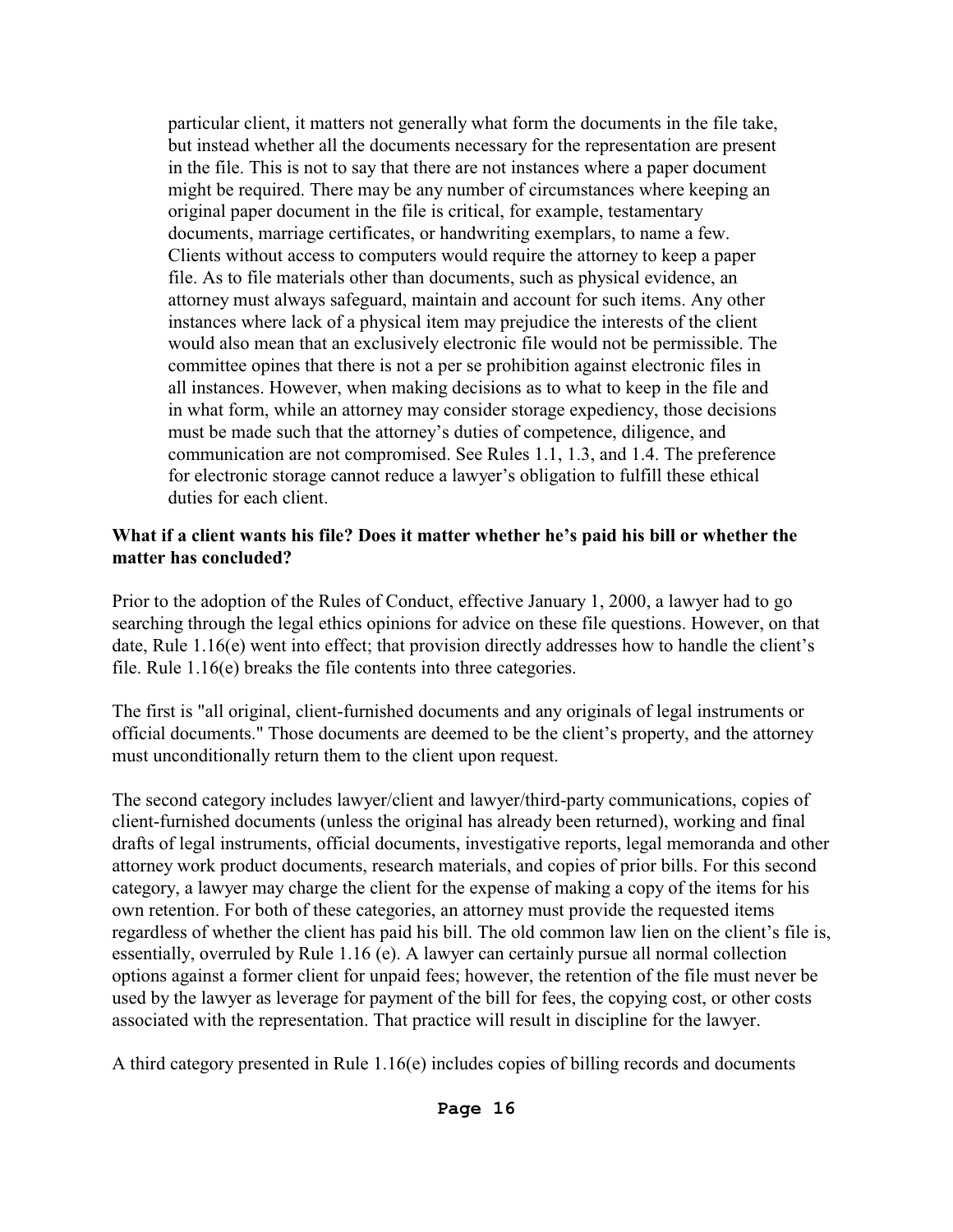intended only for internal use, such as memoranda prepared by the lawyer discussing conflicts of interest, staffing considerations, or difficulties arising with the attorney/client relationship. A lawyer is not required to provide those items to the client. It is important to note that attorney work product is not in this category. An attorney must provide copies of items like his research notes, drafts of documents, and outlines of case strategies to the client upon request, as those items are within the second category discussed above.

## **May the attorney require, as a condition for representation, that each client consent to an "electronic-only" file?**

In Legal Ethics Opinion 1818, the Committee's answer is generally "yes," so long as the client's interests are not prejudiced by such a condition for representation. The Committee concludes that there is no per se prohibition against such a condition; nevertheless, if the choice to destroy a hard copy of a particular item would prejudice that client, then in that instance, the attorney should not require the client to agree to that destruction as a condition to the client obtaining legal representation.

## **Upon termination of the representation, may the client demand that the file, if maintained by the lawyer in electronic format, be delivered to the client in electronic format?**

Virginia's Rules and ethics opinions have not addressed this issue. At least one jurisdiction has concluded that electronic documents are part of the former client's file that must be turned over if requested. When a former client asks for its file, a law firm must include any electronic documents or components of the file as well as whatever may be on paper. The cost of locating and compiling the electronic records has no bearing on the law firm's duty in this regard. See N.H. Bar Ass'n, Ethics Op. 2005-06/3 (Jan. 2006). Lawyers who maintain client files in electronic format should consider delivering such documents in PDF, TIFF, or other formats that do not allow clients or third parties to alter the contents of the document. This is particularly important if the termination of the professional engagement occurred under circumstances that were not amicable.

## **File Retention: How long must an attorney retain the files of former clients?**

A lawyer does not have a general duty to preserve all former client files. See ABA Informal Op. 1384. The only express requirement regarding file retention found in the ethics rules applies to trust account records. Rule 1.15 (e) requires that all records (trust account) required to be maintained under that rule should be retained for five years after the end of the fiduciary relationship. For all other files, the ethics rules do not direct an exact time period; however, Rule 1.16 does establish a general duty not to prejudice a client upon termination of the relationship. Thus, an attorney should not destroy a former client's file so quickly that the client's interests are prejudiced. Legal Ethics Opinion 1305 provides detailed suggestions for the destruction of client files. Some considerations to keep in mind are whether files still contain any client property or original legal documents. Also, consider which documents are worth retaining for malpractice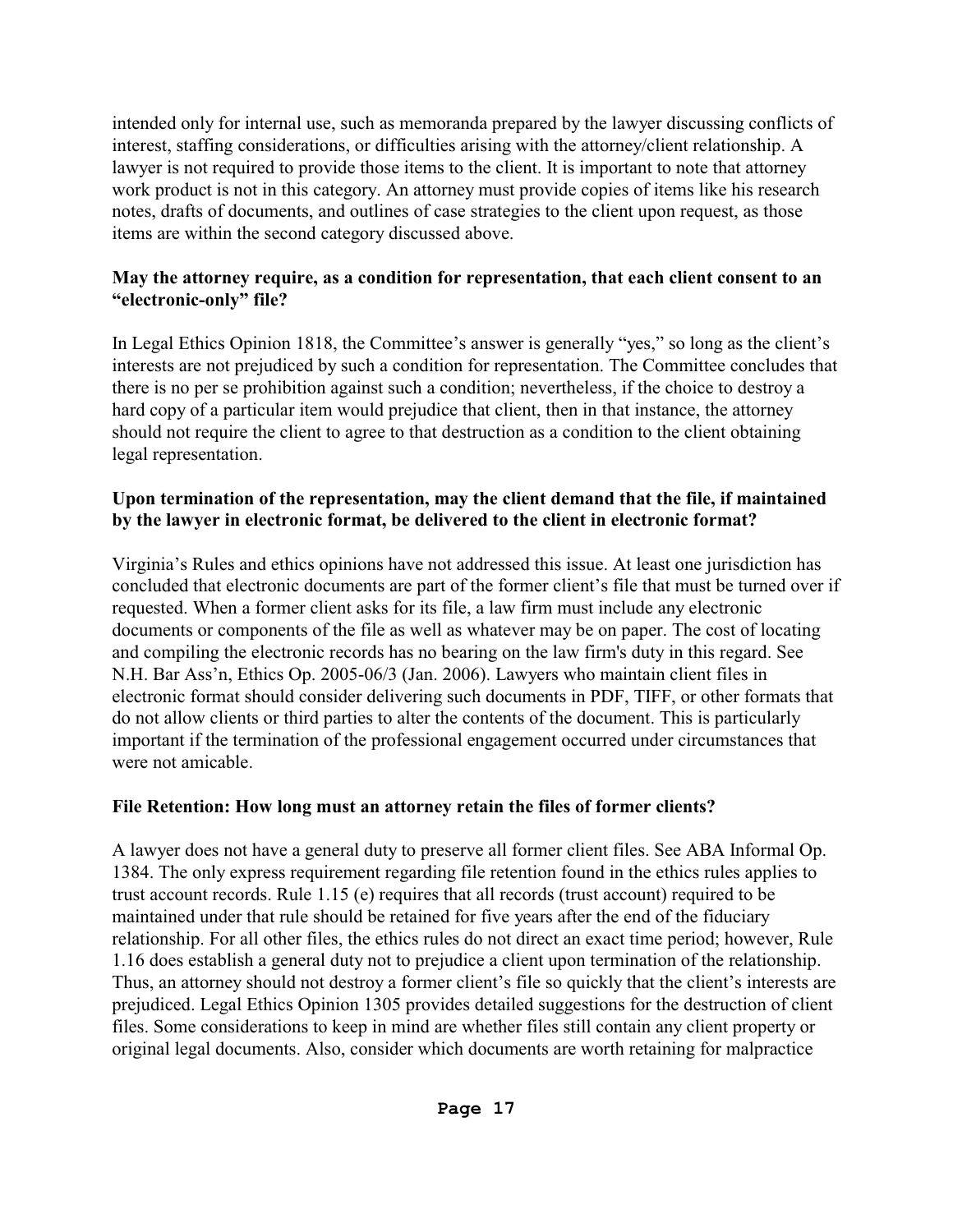protection and which documents are necessary for conflicts checks. Certainly, any relevant statute of limitations must be kept in mind. The exact retention period for any file will depend on the area of law and nature of the particular matter.

For example, a criminal defense lawyer may want to retain the client's file for a considerable length of time after the representation has ended because of potential habeas claims made by the former client. Legal Ethics Opinion 1418 indicates that delivery, and therefore retention, of a former client's file may be necessary to protect the client's interests in the event of postconviction proceedings such habeas proceedings alleging ineffective assistance of counsel.

In addition, disposition of a former client's files does not include throwing the client files into the garbage. Such an approach presumably would not protect client confidentiality. On the other hand, shredding, incinerating, or employing a commercial service that guarantees confidential disposal of documents would be sufficient. *See* Montana*, Retention and Destruction of Client Files in a Law Firm*, 25 COLO. LAW. 47, 48 (Apr. 1996); Thar*, How Long Should You Retain Client Files?*, 83 ILL. BAR J. 649, 650 (Dec. 1995).

Rule 1.16 (d) requires an attorney, upon termination of the representation, to take steps to the extent reasonably practicable to protect a client's interests. This duty includes the obligation to return to the client all original documents and property which the client has entrusted to the lawyer. Thus, a lawyer needs to exercise care not to destroy original documents provided by the client, without notice and consent from the client. A lawyer should consider notice to a former client, if the client's whereabouts can be readily determined, that the former client's file will be destroyed unless the client makes arrangements to pick up the file. Some jurisdictions require advance notice to the former client of the lawyer or firm's retention or destruction policy; however, if the client is made aware of and agrees with the policy, no further notice is required if the lawyer or firm destroys the file. The lawyer can include a document/retention policy in the written representation agreement and have the client agree to the terms and conditions under which the client's file will be maintained by the lawyer or destroyed.

In order to avoid uncertainty regarding the treatment of client files, it is sound law practice management for lawyers to make arrangements with their clients for the disposal of clients' files either in the initial representation agreement or in the agreement terminating the attorney-client relationship. See Wis. Ethics Op. E-98-1 (1998). Such an agreement may provide for the immediate delivery of the client's files upon termination of the representation, storage of the closed files for a specified period of time and then destruction of the files, or the immediate destruction of the files following completion of the representation. Similarly, the parties' respective obligations regarding delivery, storage, or destruction costs may be set forth in this agreement.

In the absence of such an agreement, however, the lawyer must be guided by the provisions of Rule 1.16(d). Upon termination of representation, the lawyer should make a reasonable, goodfaith effort to notify the former client of the existence and contents of the client's files and follow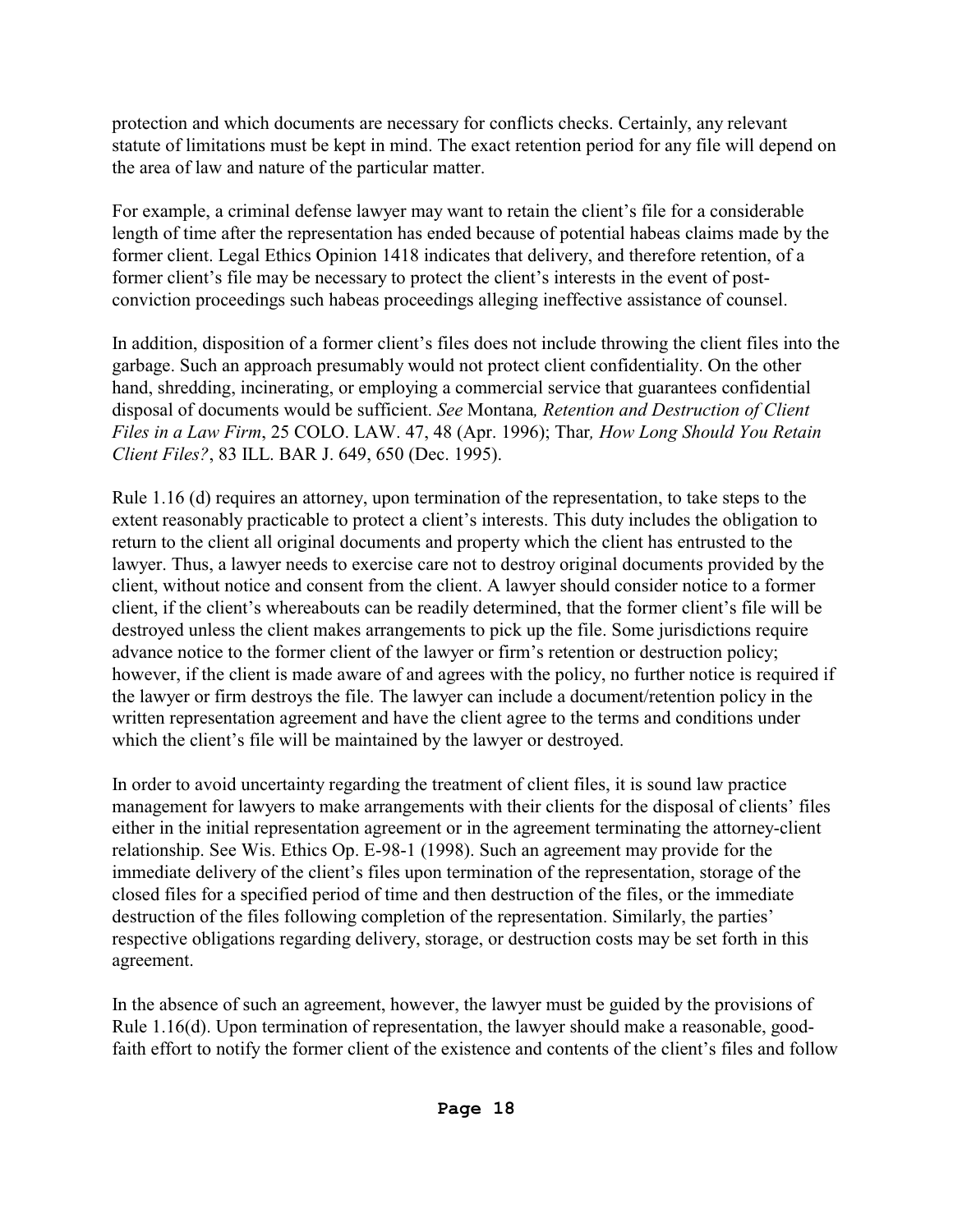the client's instructions whether to hold, return, or destroy the files. This process is obviously easiest to implement if undertaken immediately following the termination of the representation, but there may be circumstances where this is not possible.

More difficult problems associated with the disposal of former clients' files arise when some period of time has passed since the end of the representation and either the client cannot be located or the client simply declines to respond to the lawyer's request for instructions regarding the disposition of the client's closed files. Because the ethical responsibility to do what is "reasonably practicable to protect a client's interests" persists even in the case of a former client, see Rule 1.16(d), there is no hard and fast rule that resolves this issue in all cases. Many jurisdictions, however, have recommended a minimum time period in which a lawyer should maintain the closed files belonging to his former client.

Michigan Bar Op. RI-109 (Dec. 17, 1991) validates the practice of creating a file retention policy, stating that when a law firm establishes a record retention plan which protects the client's right and advises the client of the plan, and the client has either retrieved their file or the time to exercise that option has expired under the plan, the firm has no further duty to notify clients of damaged or lost files.

Illinois State Bar Op. 94-19 (Mar. 1995) uses a blanket time limit for file retention and approves the destruction of legal aid files after five years, excluding wills and conflicts information. Iowa Bar Op. 91-20 (Nov. 14, 1991) approves the destruction of legal aid files, including conflict information, after five years.

Michigan Bar Op. RI-240 (June 26, 1995) approves the destruction of client files without notification to the client, provided the file contains no client property, or after reasonable notice about client property has been given. New York State Bar Op. 623 (1991) reaches a similar conclusion.

Arizona Bar Op. 98-07 (June 3, 1998) recommends indefinite file retention for probate or estate matters, homicide cases, life sentence cases, and lifetime probation matters. File retention for five years is appropriate in most other types of matters. The appropriate retention period will vary depending upon the lawyer's judgment of the client's reasonable need for the file materials after the representation has ended. That judgment should include consideration of applicable statutes of limitations, the length of the client's sentence or probation, and the anticipated possible uses of the materials by the former client.

## **Establishing a Law Firm Record Retention/Destruction Policy**

Lawyers have an obligation to implement an effective document retention/destruction system for their law practices. The increased use and focus on e-mail and other electronic documents in discovery makes it important that lawyers learn how to how to manage their electronic documents before litigation ensues. How long should e-mail and electronic documents be stored?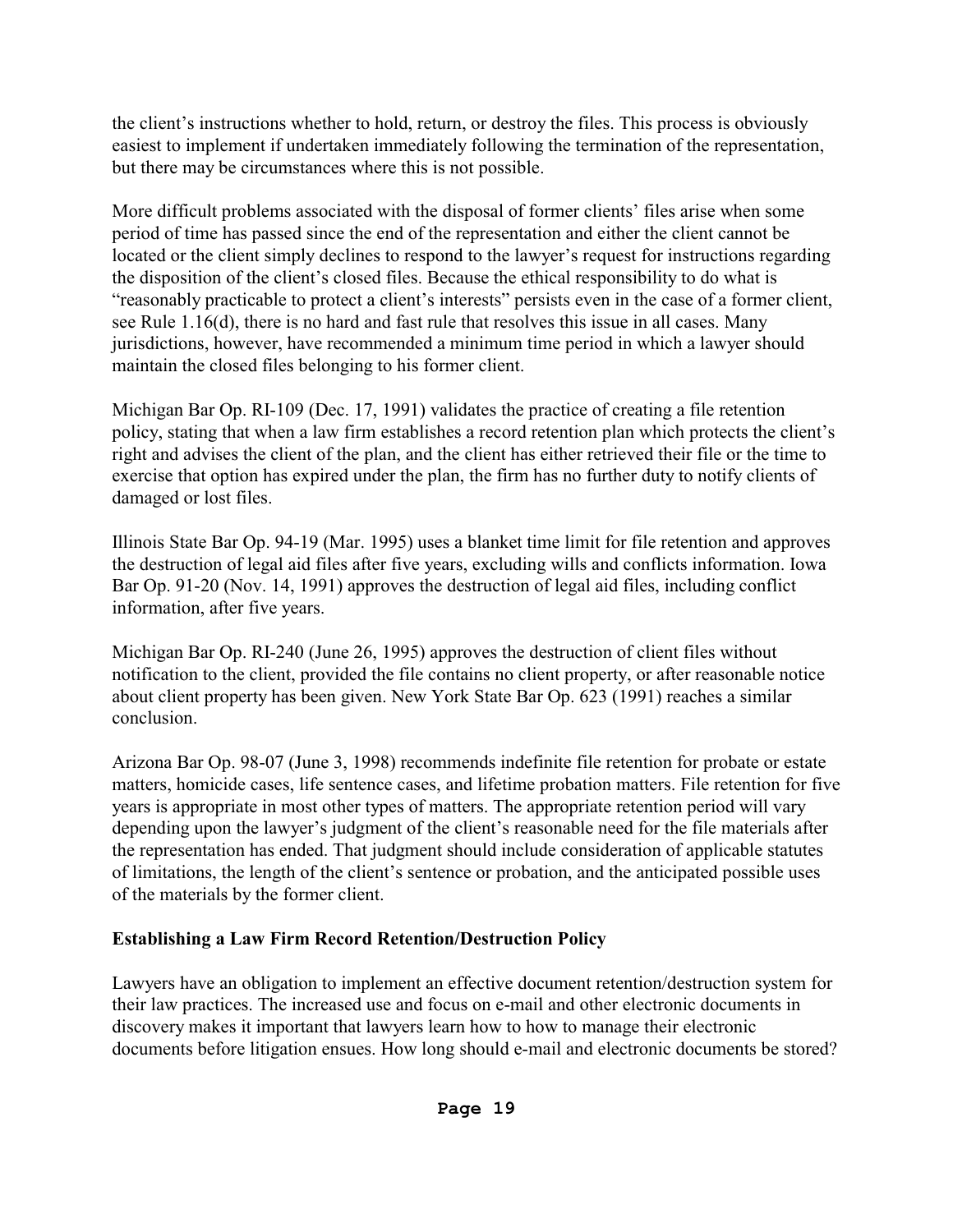Generally, the experts say that whatever rules apply to hard documents should apply to electronic documents.

## **Steps in Developing an Electronic Document Retention Policy**

No one-size-fits-all approach exists for developing an electronic document retention policy. Following the steps outlined below, however, can help with the process.

(a) Firms must develop their own plan based on the following:

 Identify the types of data and documents the firm receives, uses, and stores. Define all records and media the firm uses for record keeping, payroll, accounts receivable, accounts payable, client databases, etc. Consider e-mail, web page files, text files, sound and movie files, spreadsheets, PowerPoint presentations, PDF documents, etc. Establish retention schedules for each type of document or data. Establish uniform standard file naming and storage protocols. Follow statutes or rules regarding required record retention for various types of records such as employment records, accounting records, client files, business

records (i.e., trust account records must be kept for 5 years from the date the attorney-client relationship was terminated).

(b) Involve a person trained in computer technology from the outset. Know what data is being stored and where it ends up.

© Decide if the firm will implement a "manual" system or implement an automated document retention and storage system.

(d) Know the physical limitations of your equipment. Can your system's memory accommodate the retention policy and the applications to run it? You may need to consider a third party vendor for storage or purchase new equipment.

(e) Make sure the policy is claims or litigation neutral. There should be no distinctions or exceptions drawn in the policy as to treatment of documents that may be helpful or damaging in future litigation or claims.

(f) Identify the method by which the retention system is monitored and enforced.

(g) Include provisions for updating procedures when the firm implements technological advances. Records should be kept that document the design, development, implementation, and enforcement of the policy.

(h) Procedures should be forward looking for disaster planning, power outage, virus attack, interception, fire, flooding, and other casualty risks.

(I) Procedures must include a provision for excluding from destruction documents that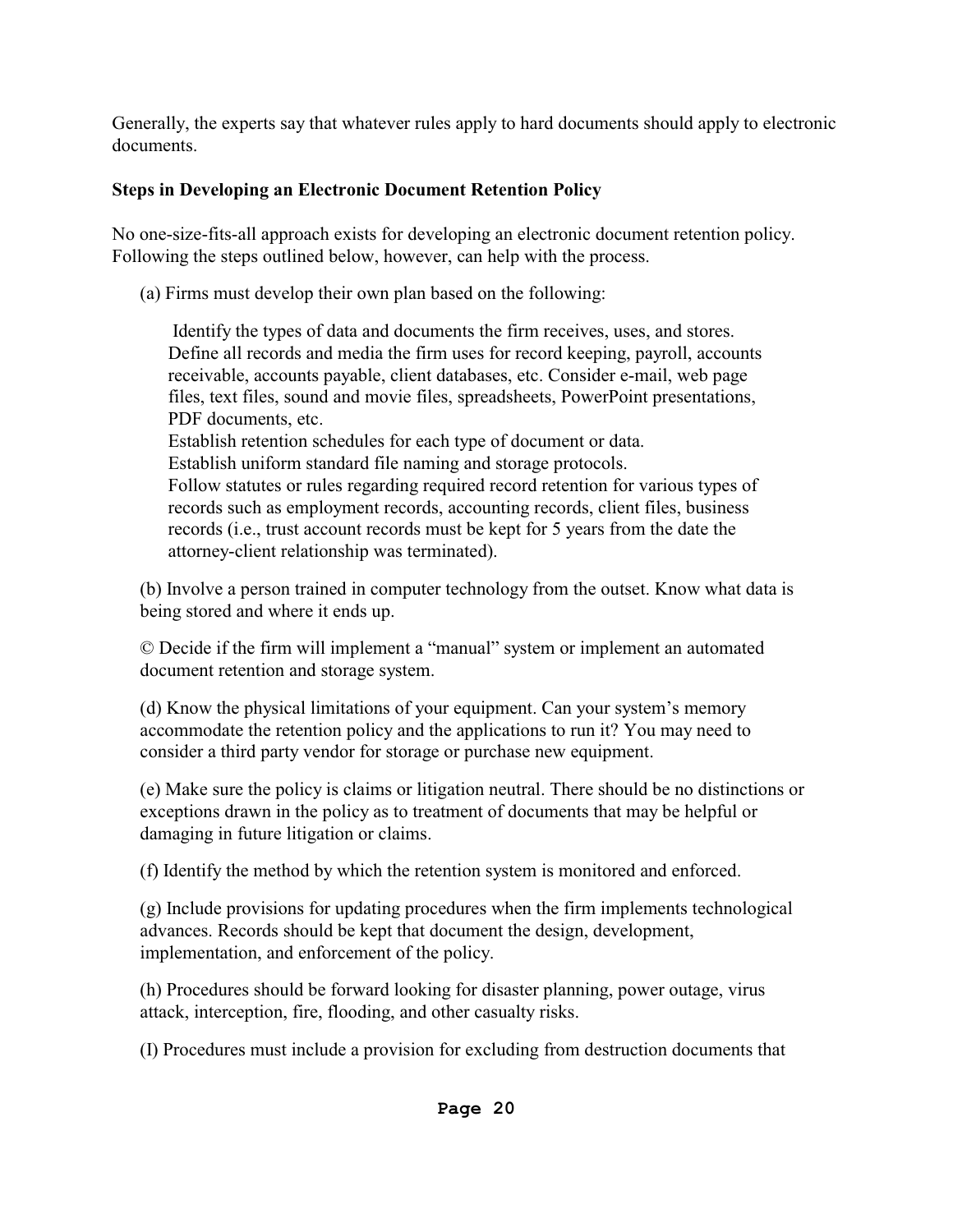are relevant or may be potentially relevant to claims, accidents, complaints, or other events that could lead to litigation in the future.

## **Plan Execution: Make Enforcement Consistent**

Centralize execution of the retention policy in one person. This person should also be responsible for testifying regarding the policy should that be necessary.

Conduct periodic internal audits to ensure that the policy is working as designed. Make any necessary changes. If the firm becomes subject to litigation, the existence of a plan, consistent enforcement of it, and a history of adjusting it as needed will more likely be viewed as reasonable.

Include a compliance requirement and monitoring method. For example, establish a system of random checks of a limited number of computers to monitor compliance.

## **Communication: Ensure that all firm members and staff know about the policy and understand it**

Inform staff as to the firm's document retention policy. Make them a part of the planning and review process.

Review with staff the legal ramifications of destroying or overwriting information if the firm is involved in, or has notice of, a lawsuit, audit, or investigation.

Inform staff of any notice of claim, investigation, audit, or lawsuit in order to avoid spoliation or accidental destruction of electronic evidence.

## **Endnotes:**

\*James M. McCauley is the Ethics Counsel for the Virginia State Bar and has served the Bar in that capacity since 1995. Mr. McCauley and his staff support the Virginia State Bar's Standing Committees on Legal Ethics, Unauthorized Practice of Law and Lawyer Advertising and Solicitation. They also operate the "Legal Ethics Hotline," which members of the Bar can call to get informal guidance on legal ethics and other regulatory issues. Mr. McCauley serves on the Board of Governors and on the Ethics and the Technology Subcommittees of the Real Property Section of the Virginia State Bar.

*Maleski v. Corporate Life Ins. Co*., 163 Pa. Commw. 36, 641 A.2d 1 (1994). A former counsel for a 1 defunct insurance company was resisting turning over files on the company to special counsel for the state insurance department as statutory liquidator. They asserted a work-product defense, but the Commonwealth Court (an intermediate appellate court specially created to hear cases involving the state) rejected that, saying, "W e therefore believe that once a client pays for the creation of a legal document, and it is placed in the client's file, it is the client, rather than the attorney who holds a proprietary interest in that document. W hen a client requests that its property held by an attorney be turned over, under Rule 1.15(b) the attorney must comply." In New York, unless otherwise governed by agreement between the lawyer and client, a client is presumptively entitled to the entire file upon request. The lawyer may impose a reasonable charge for assembling and delivering the file, but bears the expense of retaining copies for his or her own file. *See Sage Realty Corp. v. Proskauer Rose Goetz & Mendelsohn*, 91 N.Y.2d 30 (1997); *Bronx Jewish Boys v. Uniglobe*, 166 Misc. 2d 347 (N.Y. Sup. Ct. 1995) (an "attorney retains his client's files in a representative, not possessory capacity; that is, the files belong to the client, with the attorney only having a lien thereon for payment of legal fees"); *see also* N.Y. State Bar Ass'n Comm. on Prof'l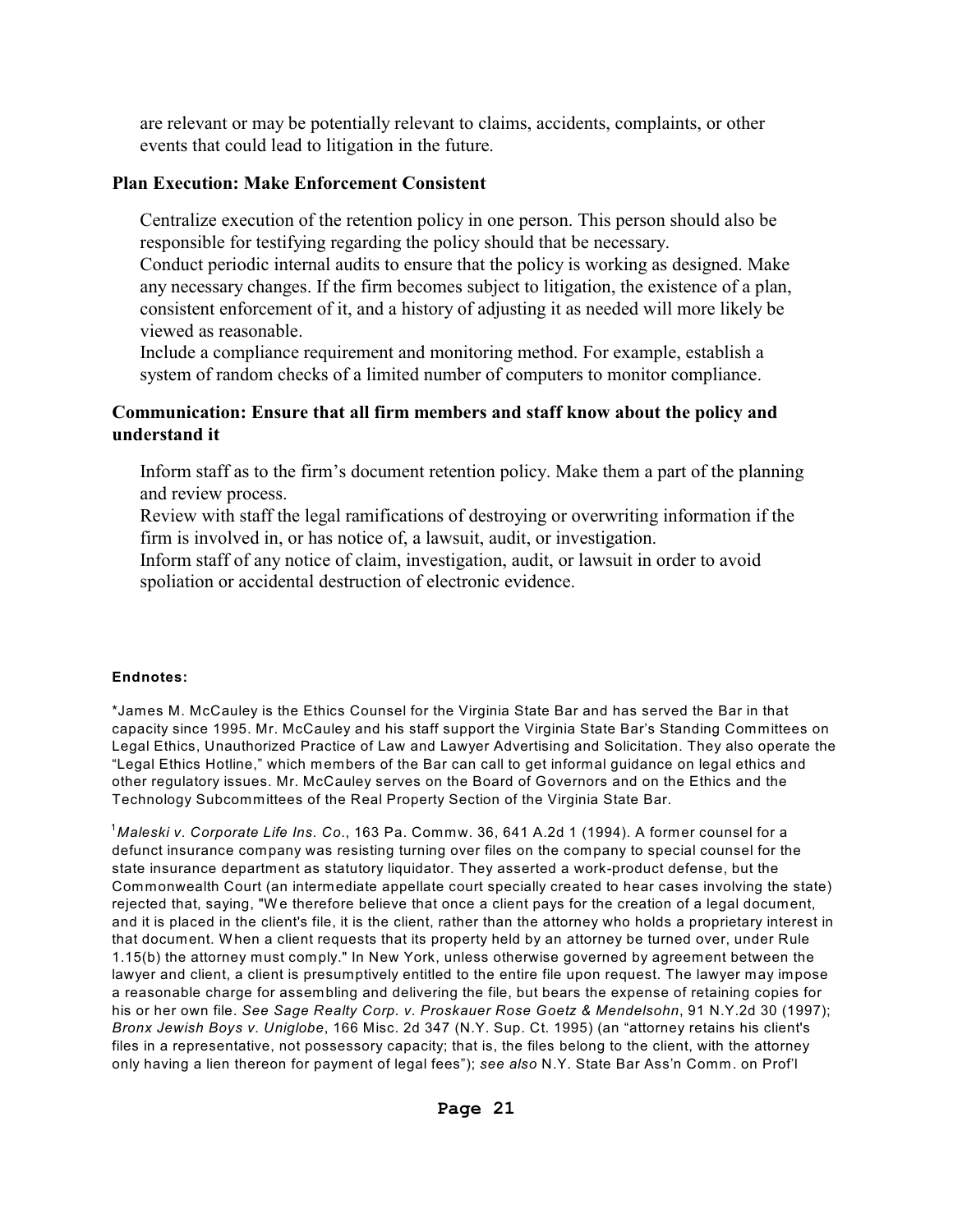Ethics, Op. 780 (2004); *id.* op. 766 (2003).

*Stevens v. Sparks*, 205 Va. 128, 133, 135 S.E.2d 140 (1964) (An attorney may have a common law 2 possessory lien which is his right to retain the property or money belonging to his client until his fees are paid.); *King v. Beale*, 198 Va. 765, 812 (1957) (recognizing common law retaining lien).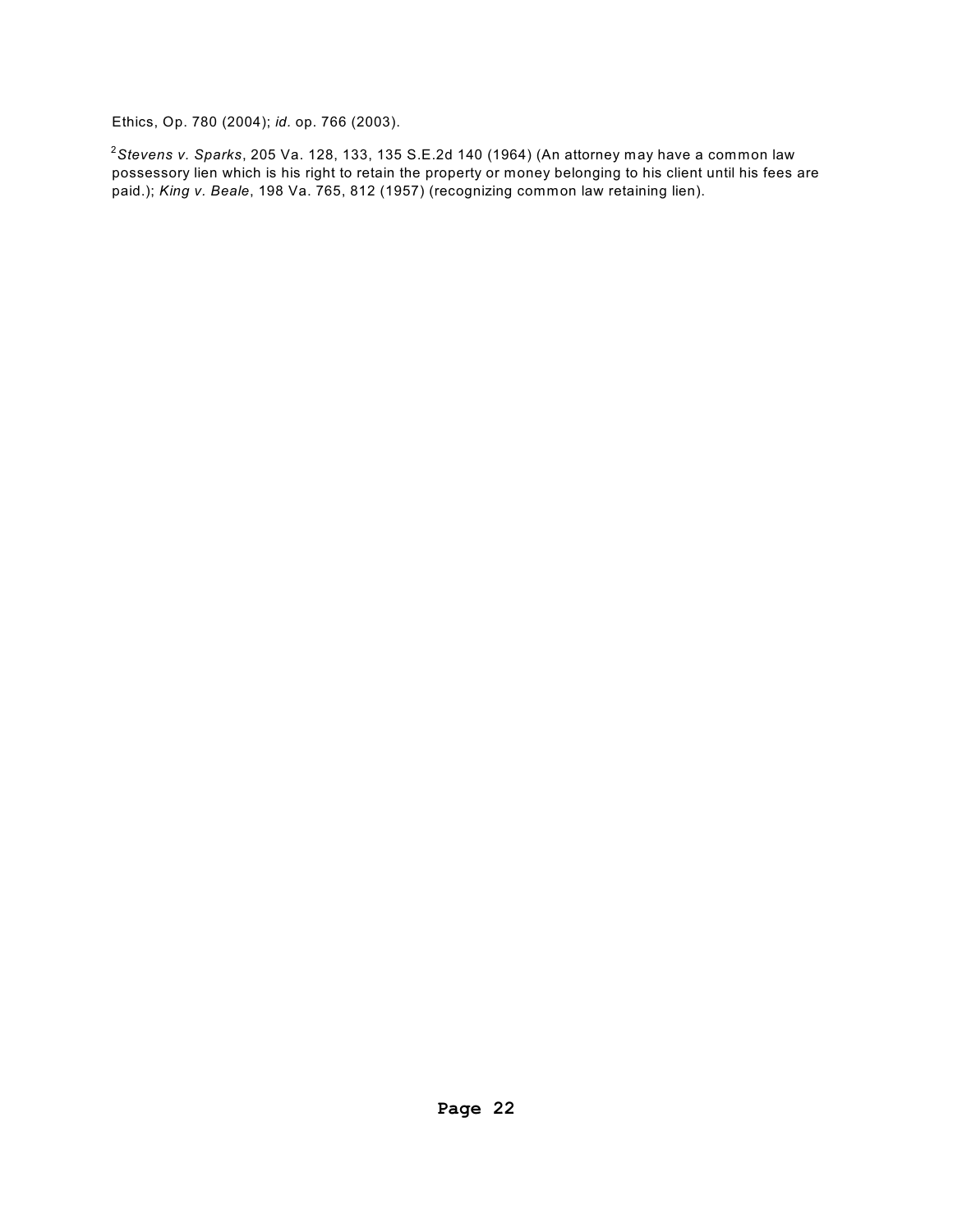#### **APPENDIX C**

**LEO: Confidentiality — Files/Property of a LE Op. 1305**

**Confidentiality — Files/Property of a Client: Disposition of Clients' Closed Files.**

**November 21, 1989**

**You have advised that you have slightly over 700 closed files in storage, a majority of which concern cases where you were the courtappointed defense counsel in criminal matters which took place between April 1, 1981 and May 15, 1989. You indicate your concern with costs of rental of storage space and of sending notices or complete files to former clients.**

**You have asked that the Committee consider first the length of time that clients' records need to be retained by an attorney who is no longer engaged in the private practice of law, and second, the propriety of disposal of files by shredding, incineration, or landfill burial.**

**The appropriate and controlling disciplinary rules relative to your inquiry are DR:2-108(D) which enumerates actions which must be taken upon the termination of a lawyer's representation of a client and DR:4- 101(B) which mandates that a lawyer shall not knowingly reveal a confidence or secret of his client. Under the former, the lawyer must take reasonable steps for the continued protection of a client's interests, including, among other tasks, delivering all papers and property to which the client is entitled. The lawyer is permitted to retain papers relating to the client to the extent permitted by applicable law. With regard to the lawyer's trust account information, DR:9-103(A) instructs that such records (including reconciliations and supporting records) be preserved for at least five years following completion of the fiduciary obligation and accounting period. Further guidance as to a lawyer's responsibilities is available through EC:4-6 which instructs that a lawyer must continue to preserve a client's confidences and secrets even after the termination of his employment and also should provide, for example, for the personal papers of the client to be returned to him.**

**The Committee has previously opined that the mere passage of time does not affect the ongoing requirement of an attorney to preserve the confidentiality of his client. (See LE Op. 812) Furthermore, the Committee has also opined that it is not proper, post-death, for an attorney's files to be turned over to an institution since the wishes of the client are still a dominant consideration. (See LE Op. 928) Finally, it has been the view of the Committee that the attorney's responsibility**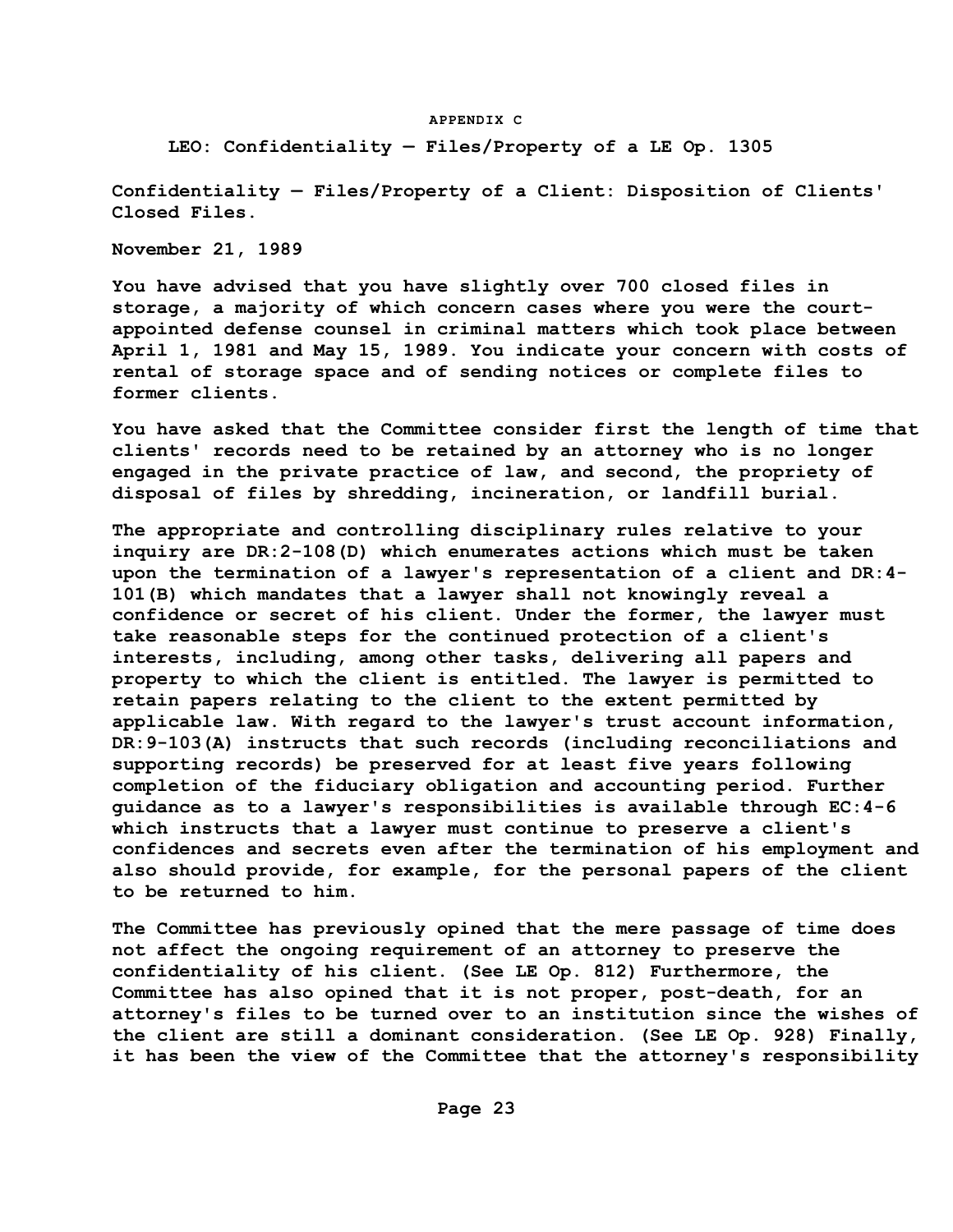**to preserve such confidentiality survives the death of the client. (See LE Op. 1207)**

**In addressing the issue you have raised, the Committee assumes that no questions have been raised with respect to a lawyer's retaining lien which has arisen as a result of unpaid legal fees or with respect to ownership of the contents of the files you describe. Such questions, if applicable, would raise legal matters beyond the purview of this Committee.**

**It is the opinion of the Committee that a lawyer does not have a general duty to preserve indefinitely all closed or retired files. Since neither the Code of Professional Responsibility nor any specific Virginia statute apparently sets forth specific rules addressing the retention of such files by private practitioners, the Committee, in applying DR:2- 108(D) and DR:4-101, as described above, suggests the following guidelines as indicated in ABA Informal Opinion No. 1384. (See also Maine Ethics Opinion No. 74 (10/l/86), Nebraska Ethics Opinion No. 88-3 (undated), New Mexico Ethics Opinion No. 1988-1 (undated), and New York City Bar Association Ethics Opinion No. 1986-4 (4/30/86))**

**Although not required, the Committee suggests the following procedures as cautionary guidelines. Since they are merely cautionary, failure to follow these procedures would not result in any ethical impropriety. The lawyer should screen all closed files in order to ascertain whether they contain original documents or other property of the client, in which case the client should be notified of the existence of those materials and given the opportunity to claim them. Having culled those materials from the closed files, the lawyer should use care not to destroy or discard materials or information that the lawyer knows or should know may still be necessary or useful in the client's matter for which the applicable statutory limitations period has not expired or which may not be readily available to the client through another source. Similarly, the lawyer should be cognizant of the need to preserve materials which relate to the nature and value of his legal services in the event of any action taken by the client against the lawyer. Having screened the files for the removal of any materials as indicated, the lawyer may at the appropriate time dispose of the remaining files in such a manner as to best protect the confidentiality of the contents.**

**In determining the appropriate length of time for retention or disposition of the remaining materials in a given file, a lawyer should exercise discretion based upon the nature and contents of the file. As instructed in DR:9-103(A), however, all trust account and fiduciary records should be maintained for a period of five years following completion of the fiduciary obligation and accounting period. Finally,**